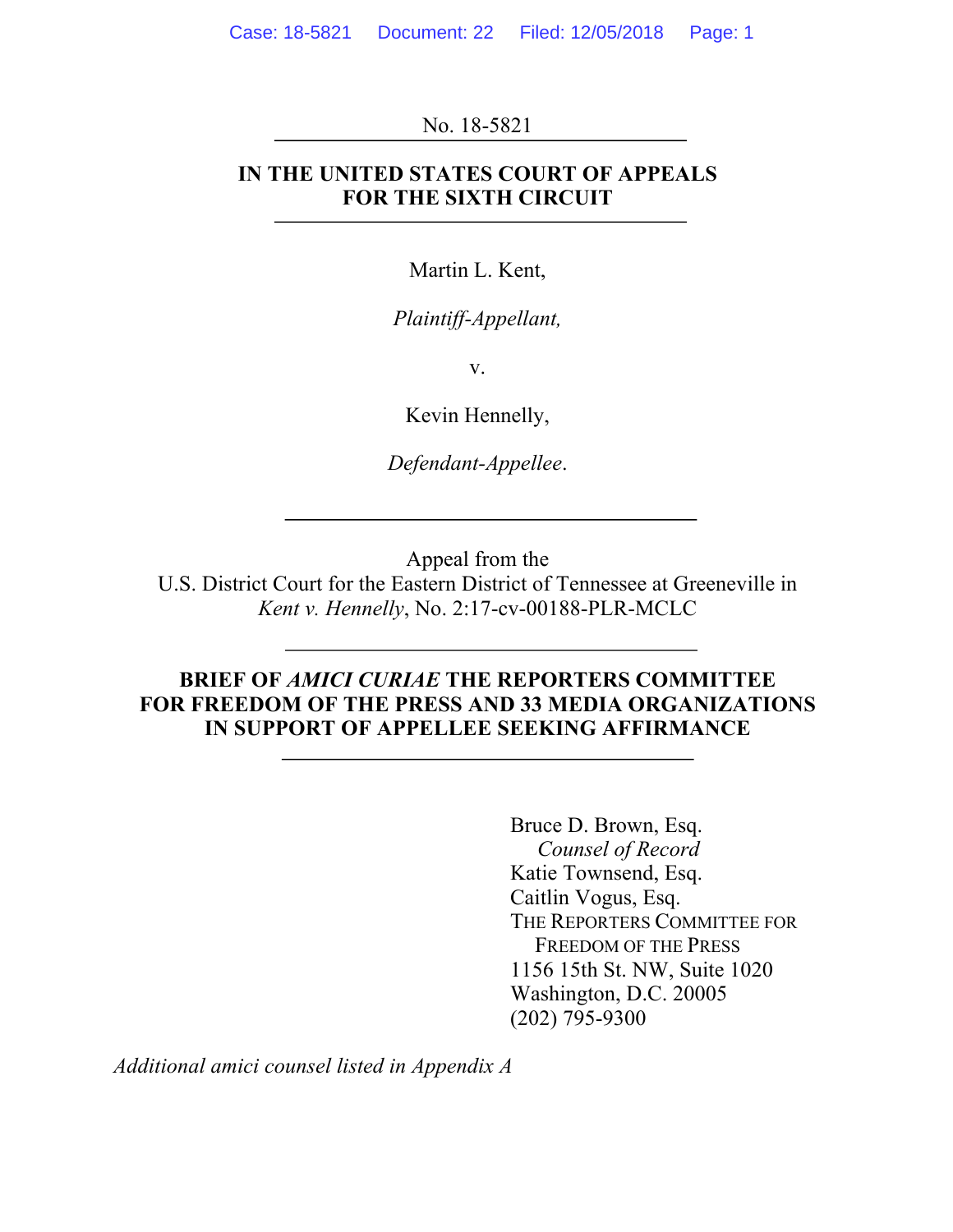UNITED STATES COURT OF APPEALS FOR THE SIXTH CIRCUIT

# **Disclosure of Corporate Affiliations and Financial Interest**

Sixth Circuit Case Number: 18-5821 Case Name: Kent v. Hennelly

Name of counsel: Bruce D. Brown, Esq.

Pursuant to 6th Cir. R. 26.1, 33 media organizations listed below\*

*Name of Party*

makes the following disclosure:

1. Is said party a subsidiary or affiliate of a publicly owned corporation? If Yes, list below the identity of the parent corporation or affiliate and the relationship between it and the named party:

No.

2. Is there a publicly owned corporation, not a party to the appeal, that has a financial interest in the outcome? If yes, list the identity of such corporation and the nature of the financial interest:

No.

#### CERTIFICATE OF SERVICE

I certify that on **Example CON** December 5, 2018 the foregoing document was served on all parties or their counsel of record through the CM/ECF system if they are registered users or, if they are not, by placing a true and correct copy in the United States mail, postage prepaid, to their address of record. December 5, 2018

s/<u>Bruce D. Brown</u>

Reporters Committee

1156 15th St. Ste 1020 Washington DC

This statement is filed twice: when the appeal is initially opened and later, in the principal briefs, immediately preceding the table of contents. See 6th Cir. R. 26.1 on page 2 of this form.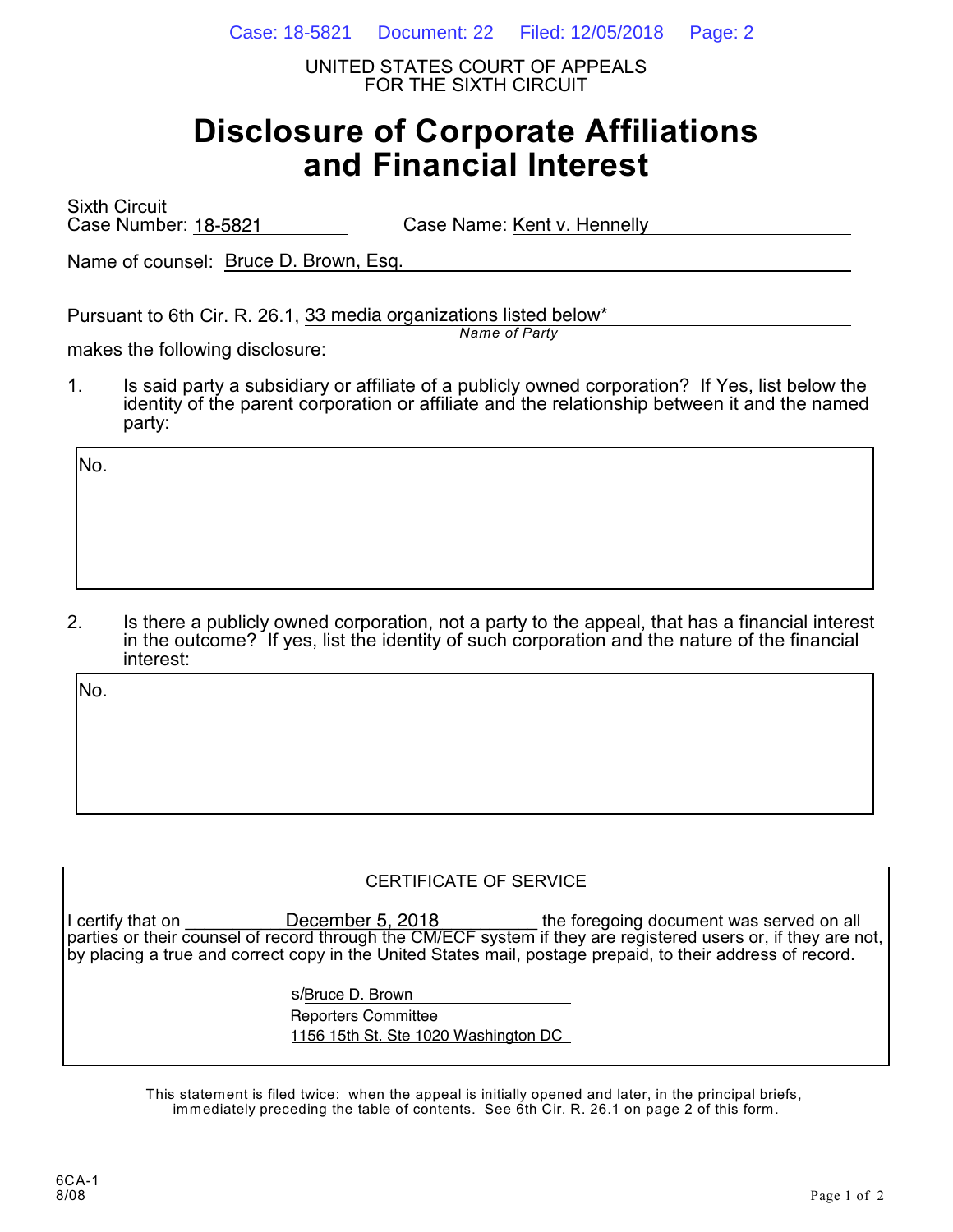\*Reporters Committee for Freedom of the Press American Society of News Editors Associated Press Media Editors Association of Alternative Newsmedia Boston Globe Media Partners, LLC Cox Media Group, Inc. Digital First Media The E.W. Scripps Company First Look Media Works, Inc. International Documentary Assn. Investigative Reporting Workshop at American University Kentucky Press Association The McClatchy Company The Media Institute Media Law Resource Center Meredith Corp. - Local Media Group Michigan Press Association MPA – The Association of Magazine Media National Newspaper Association National Press Photographers Association The New York Times Company News Media Alliance Ohio News Media Association Online News Association POLITICO LLC Reveal from The Center for Investigative Reporting Society of Professional Journalists Tennessee Association of Broadcasters Tennessee Press Association Tribune Publishing Company Tully Center for Free Speech Vox Media, Inc. The Washington Post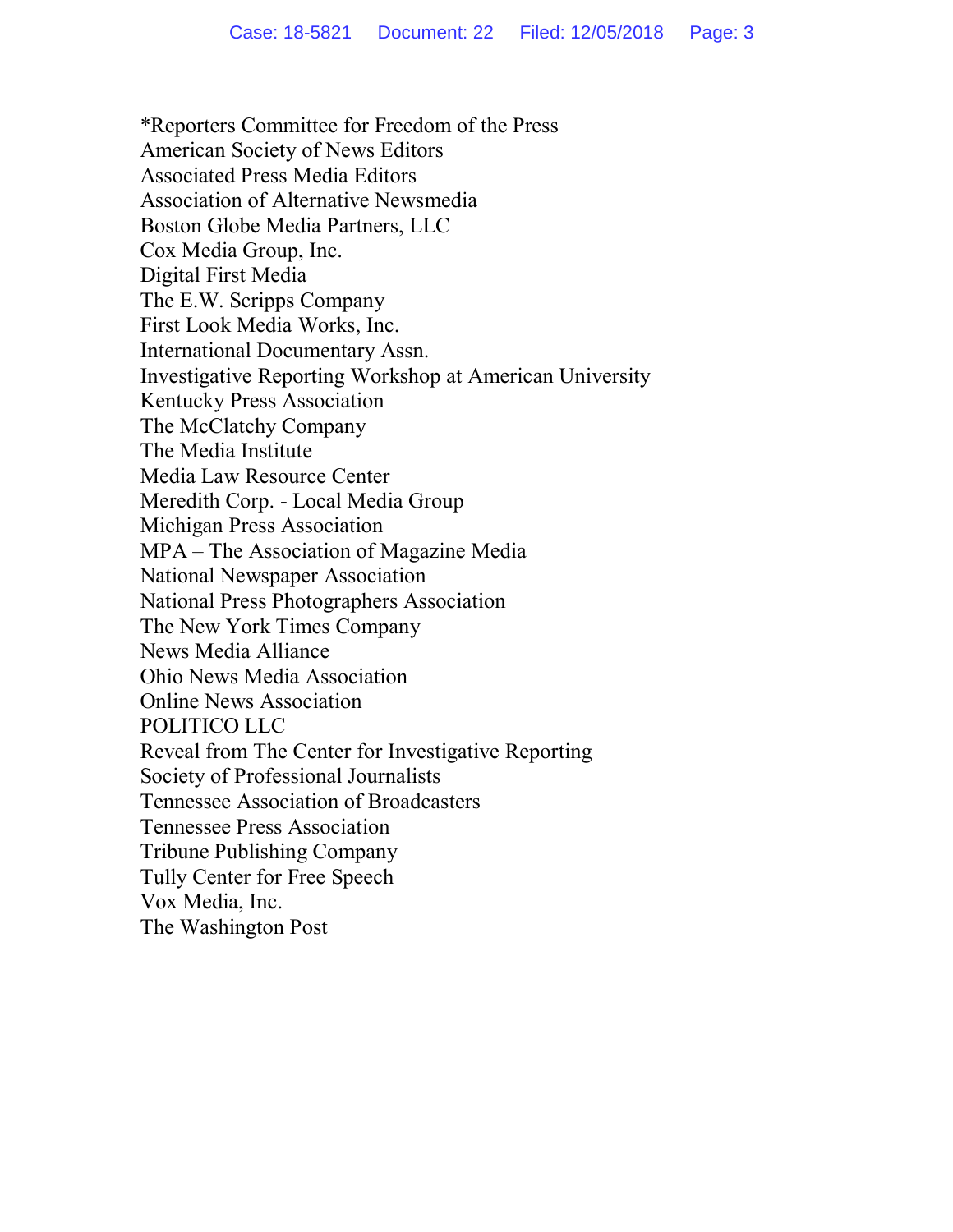UNITED STATES COURT OF APPEALS FOR THE SIXTH CIRCUIT

# **Disclosure of Corporate Affiliations and Financial Interest**

Sixth Circuit Case Number: 18-5821

Case Name: Kent v. Hennelly

Name of counsel: Bruce D. Brown, Esq.

Pursuant to 6th Cir. R. 26.1, Oath Inc.

*Name of Party*

makes the following disclosure:

1. Is said party a subsidiary or affiliate of a publicly owned corporation? If Yes, list below the identity of the parent corporation or affiliate and the relationship between it and the named party:

Oath Inc. is a wholly owned subsidiary of Verizon.

2. Is there a publicly owned corporation, not a party to the appeal, that has a financial interest in the outcome? If yes, list the identity of such corporation and the nature of the financial interest:

No.

#### CERTIFICATE OF SERVICE

I certify that on **Example CON** December 5, 2018 the foregoing document was served on all parties or their counsel of record through the CM/ECF system if they are registered users or, if they are not, by placing a true and correct copy in the United States mail, postage prepaid, to their address of record. December 5, 2018

s/<u>Bruce D. Brown</u>

Reporters Committee

1156 15th St. Ste 1020 Washington DC.

This statement is filed twice: when the appeal is initially opened and later, in the principal briefs, immediately preceding the table of contents. See 6th Cir. R. 26.1 on page 2 of this form.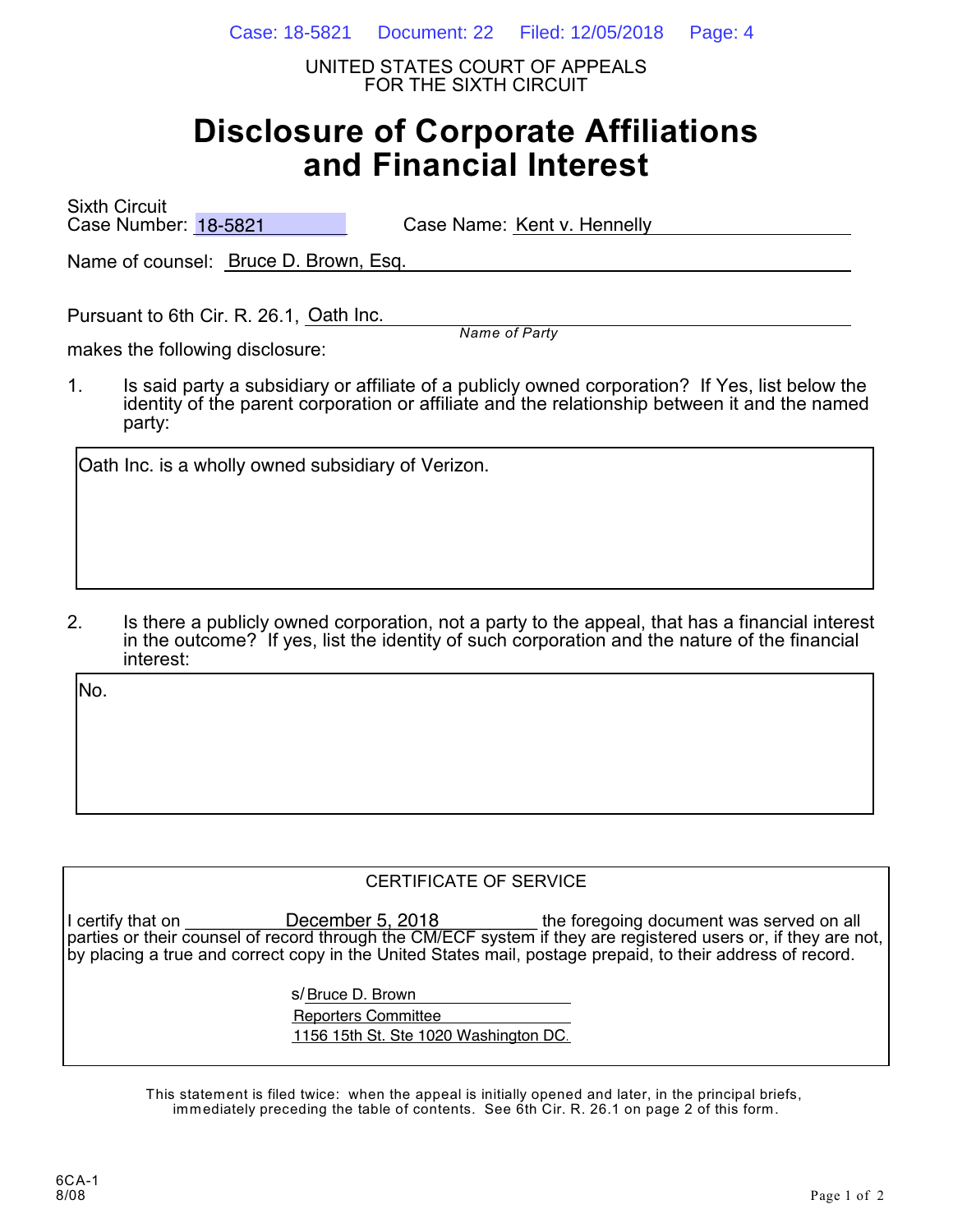# **TABLE OF CONTENTS**

|      | STATEMENT OF IDENTITY AND INTEREST OF AMICI CURIAE 1                                                                                                                                                                             |    |  |
|------|----------------------------------------------------------------------------------------------------------------------------------------------------------------------------------------------------------------------------------|----|--|
|      |                                                                                                                                                                                                                                  |    |  |
|      |                                                                                                                                                                                                                                  |    |  |
|      |                                                                                                                                                                                                                                  |    |  |
|      |                                                                                                                                                                                                                                  |    |  |
| I.   |                                                                                                                                                                                                                                  |    |  |
| II.  | This Court should confirm, as have numerous federal courts of appeal, that<br>defendants must intentionally direct their conduct to the forum state before<br>they may be subject to specific jurisdiction based on their online |    |  |
| III. | Kent's theory of personal jurisdiction, if adopted, will chill news                                                                                                                                                              |    |  |
|      |                                                                                                                                                                                                                                  | 24 |  |
|      |                                                                                                                                                                                                                                  | 25 |  |
| 28   |                                                                                                                                                                                                                                  |    |  |
| 29   |                                                                                                                                                                                                                                  |    |  |
|      |                                                                                                                                                                                                                                  |    |  |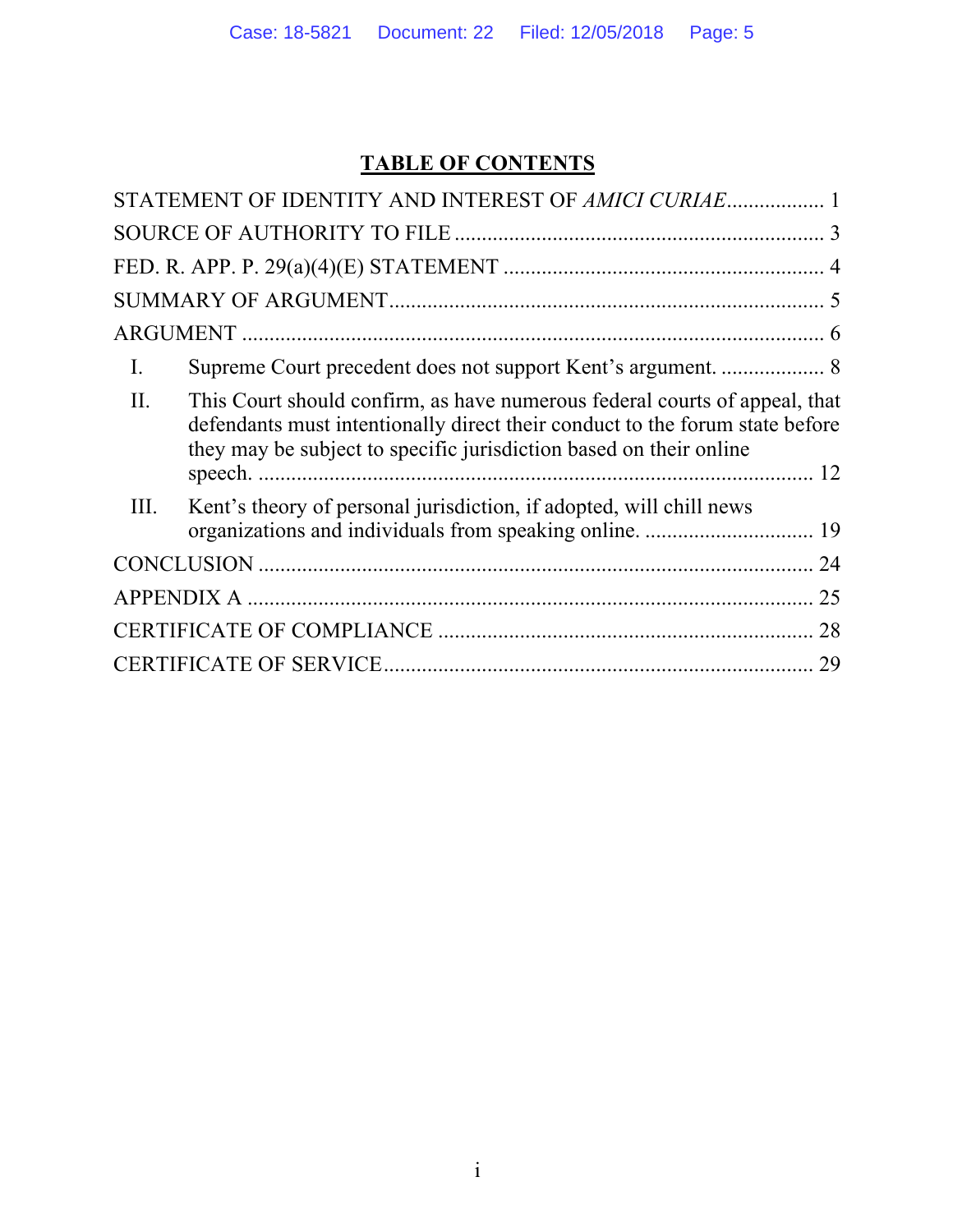# **TABLE OF AUTHORITIES**

# **Cases**

| Advanced Tactical Ordnance Systems, LLC v. Real Action Paintball, Inc.,     |           |
|-----------------------------------------------------------------------------|-----------|
| ALS Scan, Inc. v. Digital Service Consultants, Inc., 293 F.3d 707           |           |
|                                                                             |           |
|                                                                             |           |
|                                                                             |           |
| ESAB Grp., Inc. v. Centricut, Inc., 126 F.3d 617 (4th Cir. 1997) 12         |           |
| Hicklin Eng'g, Inc. v. Aidco, Inc., 959 F.2d 738 (8th Cir. 1992) 18         |           |
|                                                                             |           |
|                                                                             |           |
|                                                                             |           |
| King v. Lewis, [2004] EWCA Civ. 1329 (appeal taken from Wales) 22           |           |
|                                                                             |           |
|                                                                             |           |
|                                                                             |           |
| Reynolds v. International Amateur Athletic Federation 11, 12                |           |
| Southern Machine Co. v. Mohasco Industries Inc., 401 F.2d 374               |           |
|                                                                             |           |
|                                                                             |           |
| World-Wide Volkswagen Corp. v. Woodson, 444 U.S. 286 (1980) 8               |           |
|                                                                             |           |
| <b>Statutes</b>                                                             |           |
|                                                                             |           |
| <b>Other Authorities</b>                                                    |           |
| @Tennessean, TWITTER, https://twitter.com/Tennessean (last visited Nov. 30, | <b>20</b> |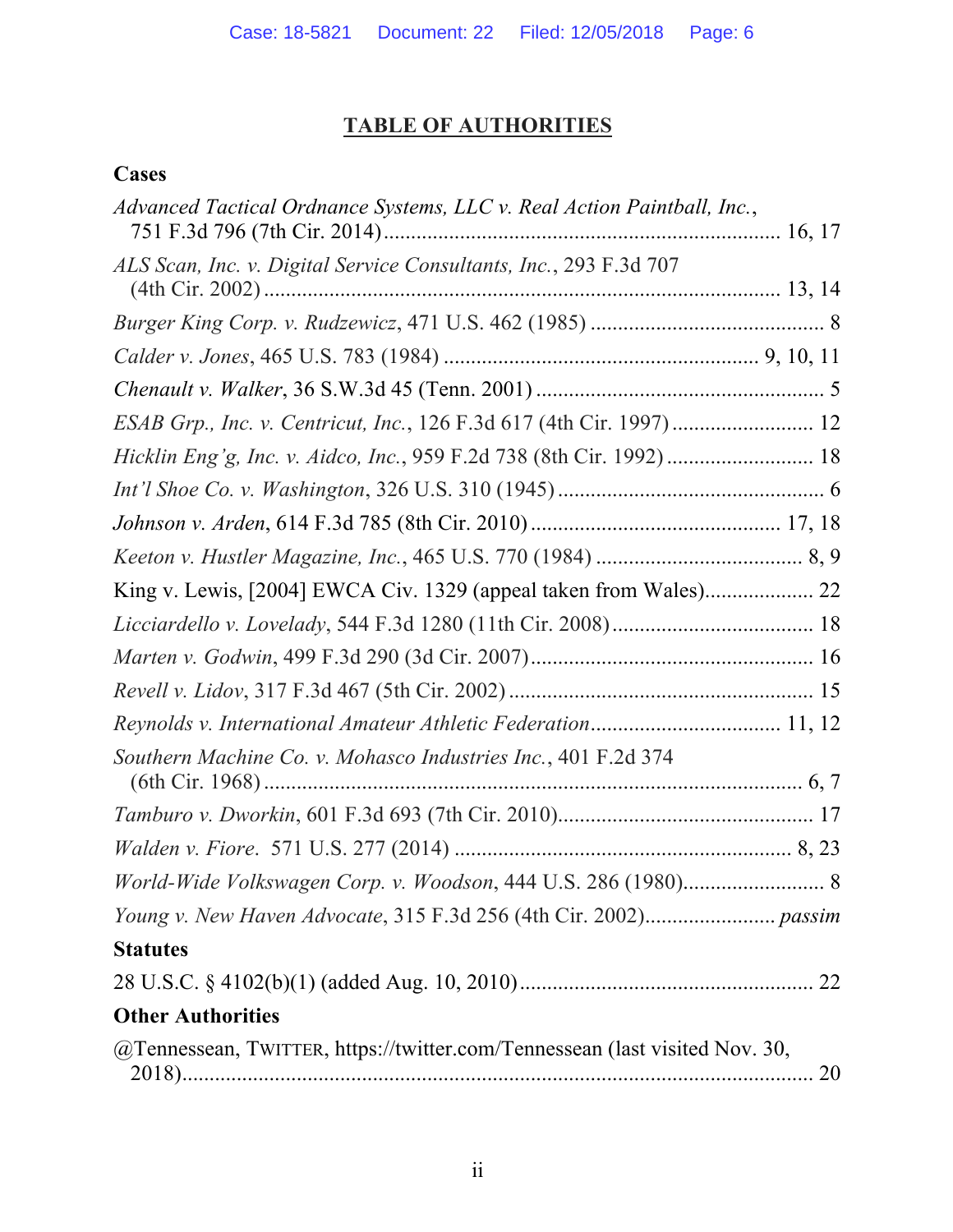| Amy Mitchell et al., The Modern News Consumer, PEW RES. CTR. (July 7, 2016),                                                                                                                        |
|-----------------------------------------------------------------------------------------------------------------------------------------------------------------------------------------------------|
| CHATTANOOGAN, https://www.chattanoogan.com/Breaking-News/ (last visited                                                                                                                             |
| Christopher Ali & Damian Radcliffe, Small-Market Newspapers in the Digital<br>Age, COLUM. JOURNALISM REV. (Nov. 15, 2017),<br>https://www.cjr.org/tow_center_reports/local-small-market-newspapers- |
| Courier Journal, FACEBOOK, https://www.facebook.com/courierjournal/ (last                                                                                                                           |
| Dave Harte et al., <i>Reciprocity and the Hyperlocal Journalist</i> , 11 JOURNALISM                                                                                                                 |
| Emily C. Barbour, The SPEECH Act: The Federal Response to "Libel Tourism",                                                                                                                          |
| Eric Pfanner, Britain to Seek Curbs to 'Libel Tourism', N.Y. TIMES (May 9, 2012),                                                                                                                   |
|                                                                                                                                                                                                     |
| How Do I Unpublish or Publish my Page?, FACEBOOK,<br>https://www.facebook.com/help/184605634921611                                                                                                  |
| John McDermott, The NYT Dispatches Reporters to Social Conversation Hotspots,<br>DIGIDAY (Mar. 19, 2015), https://digiday.com/media/nyt-deploys-journos-                                            |
| Katherine Viner, The Rise of the Reader: Journalism in the Age of the Open Web,<br>GUARDIAN (Oct. 9, 2013),<br>https://www.theguardian.com/commentisfree/2013/oct/09/the-rise-of-the-reader-        |
| Sarah Staveley-O'Carroll, Note, Libel Tourism Laws: Spoiling the Holiday and<br>Saving the First Amendment?, 4 N.Y.U. J.L. & LIBERTY 252 (2009)  23                                                 |
|                                                                                                                                                                                                     |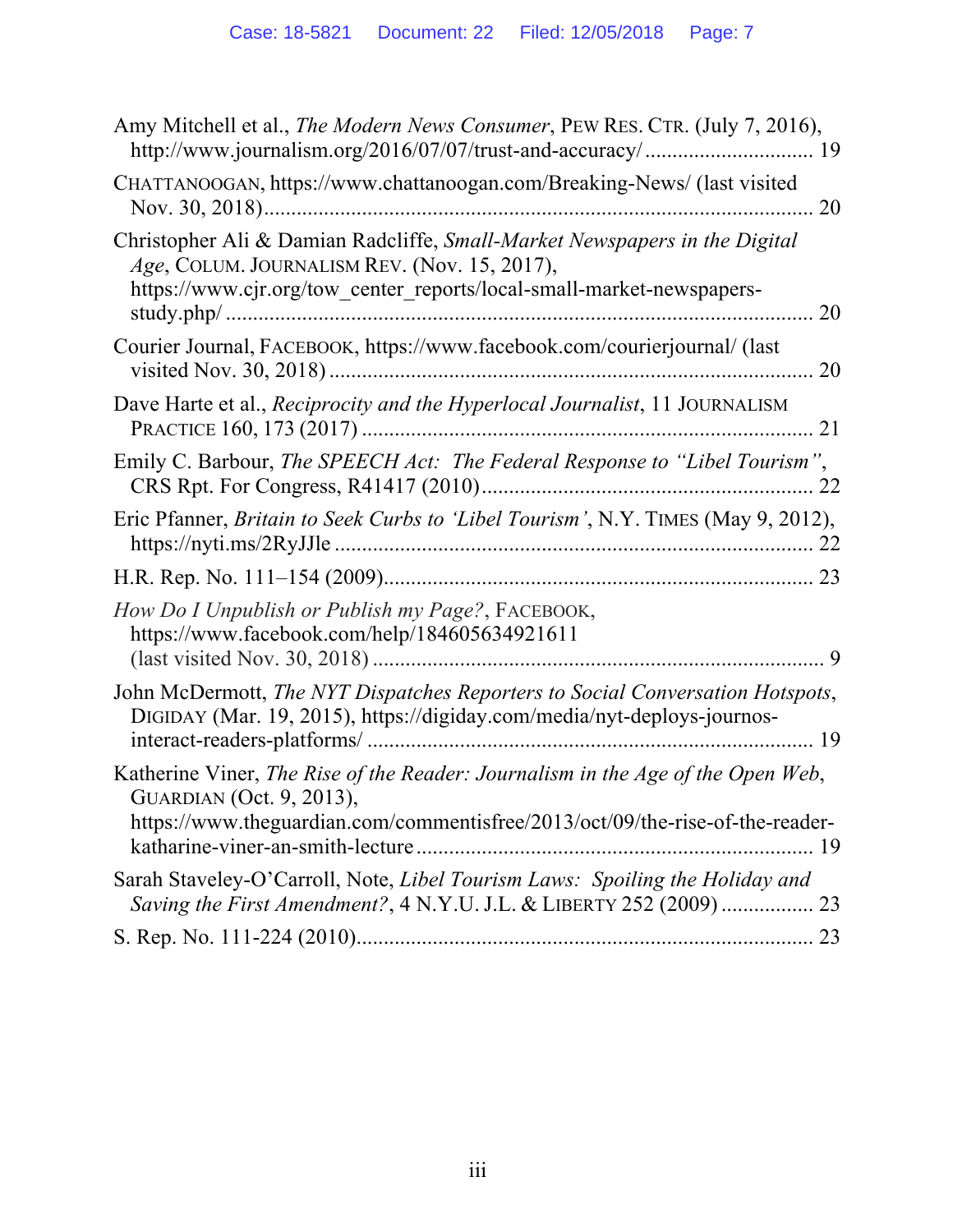#### STATEMENT OF IDENTITY AND INTEREST OF *AMICI CURIAE*

*Amici curiae* are the Reporters Committee for Freedom of the Press, American Society of News Editors, Associated Press Media Editors, Association of Alternative Newsmedia, Boston Globe Media Partners, LLC, Cox Media Group, Inc., Digital First Media, The E.W. Scripps Company, First Look Media Works, Inc., International Documentary Assn., Investigative Reporting Workshop at American University, Kentucky Press Association, The McClatchy Company, The Media Institute, Media Law Resource Center, Meredith Corporation, Michigan Press Association, MPA – The Association of Magazine Media, National Newspaper Association, National Press Photographers Association, The New York Times Company, News Media Alliance, Oath Inc., Ohio News Media Association, Online News Association, POLITICO LLC, Reveal from The Center for Investigative Reporting, Society of Professional Journalists, Tennessee Association of Broadcasters, Tennessee Press Association, Tribune Publishing Company, Tully Center for Free Speech, Vox Media, Inc., and The Washington Post (collectively, "*amici*").

*Amici* file this brief in support of Defendant-Appellee Kevin N. Hennelly ("Hennelly"). As members of the news media, *amici* have an interest in ensuring that entities that engage in online speech, which includes virtually all news organizations today, are not subject to personal jurisdiction in any particular state merely because they mention residents of that state in their news reporting. The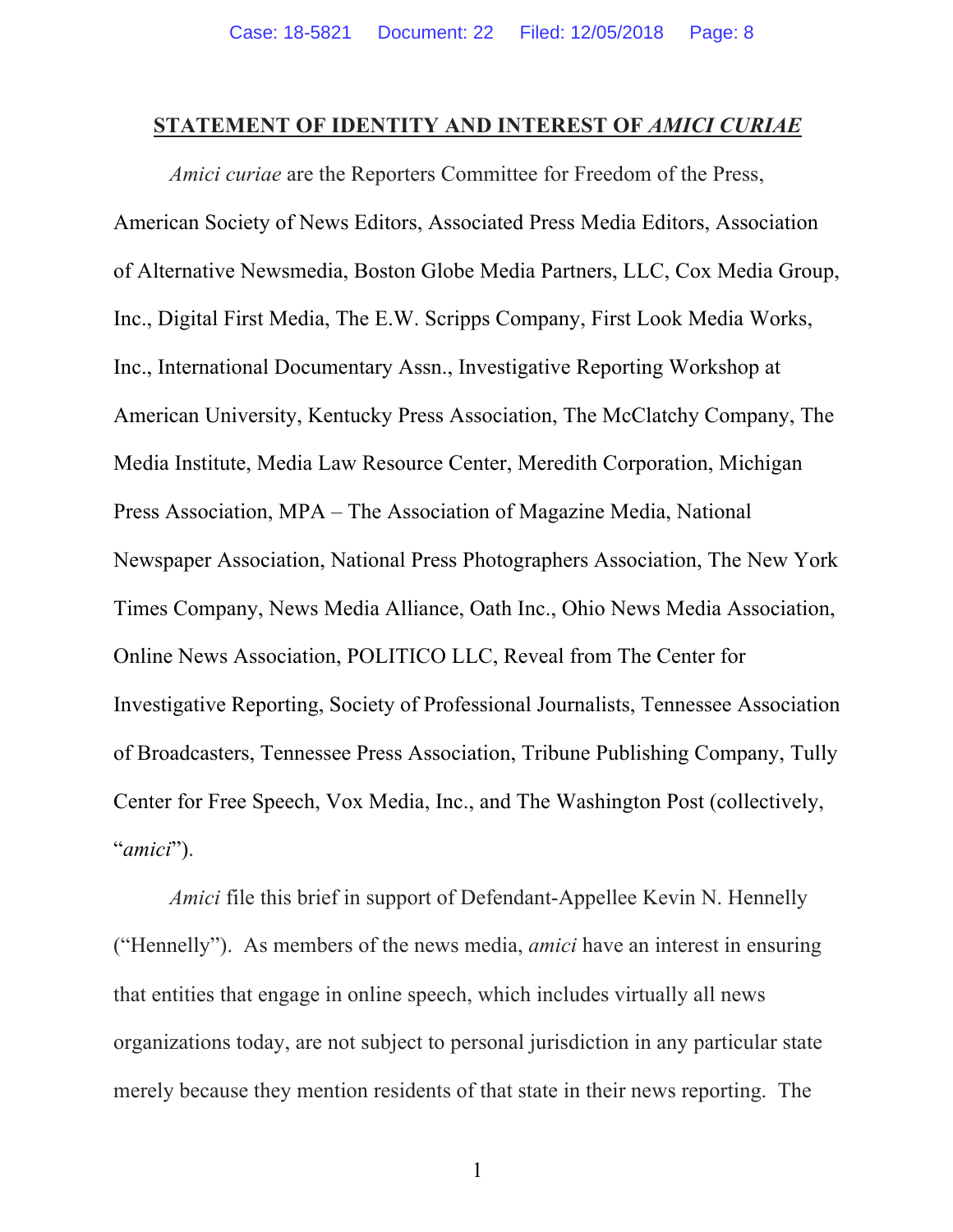vast majority of news organizations in the United States are local entities that report on national or local stories for their readers or viewers. Moreover, news organizations often communicate and interact with the public through online social media. Comments about out-of-state news or figures, such as those made by Hennelly, are routinely made on the internet. The implications of Plaintiff-Appellant Martin L. Kent's ("Kent") theory of personal jurisdiction, if adopted by this Court, go well beyond the facts of this case and would potentially subject news media organizations to the jurisdiction of courts in states in which they have no substantial contacts. *Amici* have an interest in ensuring that online speakers, including the news media, are not subject to personal jurisdiction across the country without the limits imposed by the Constitution.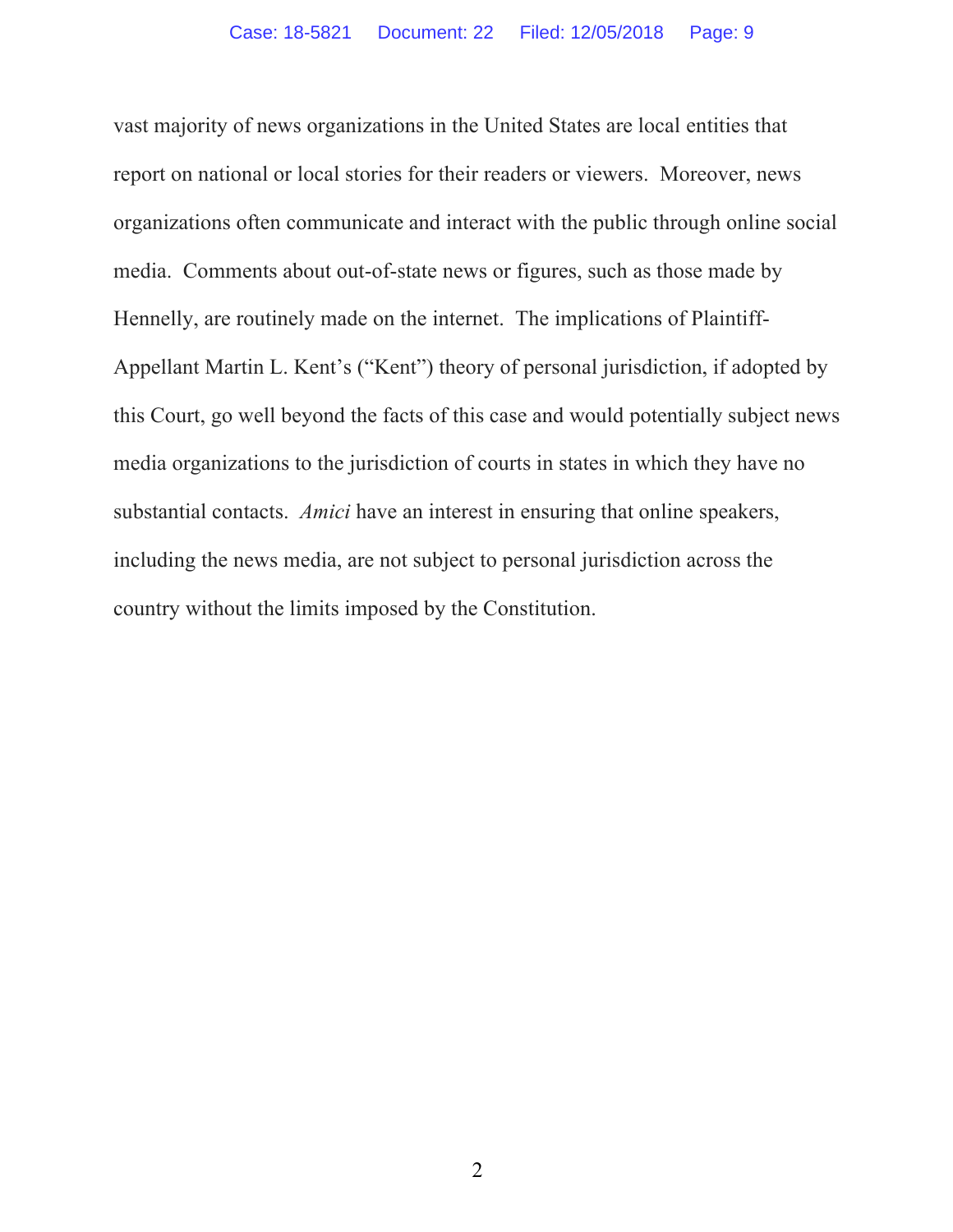# **SOURCE OF AUTHORITY TO FILE**

Counsel for all parties have consented to the filing of this brief. *See* Fed. R. App. P. 29(a)(2).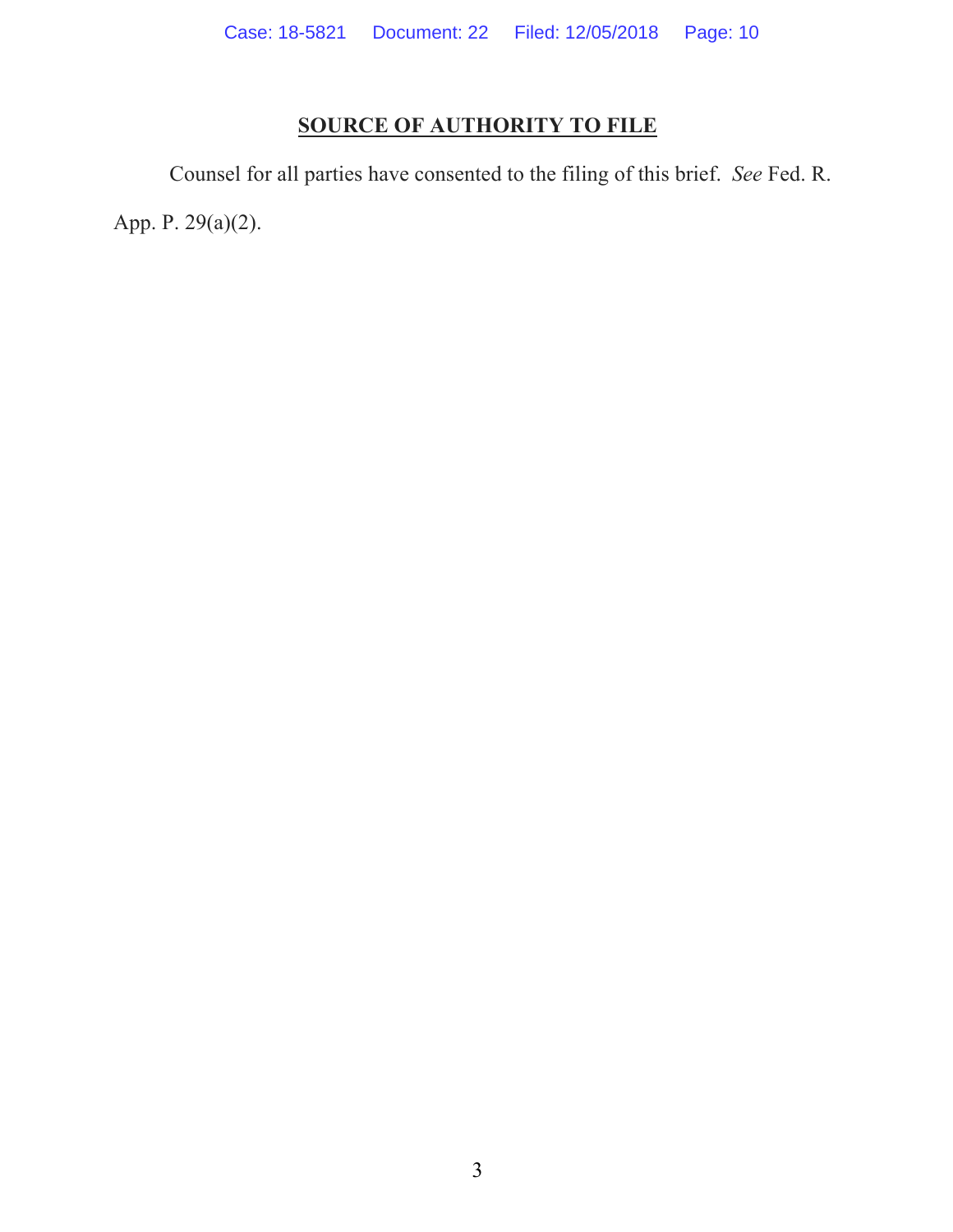## **FED. R. APP. P. 29(a)(4)(E) STATEMENT**

*Amici* state that:

- 1. no party's counsel authored the brief in whole or in part;
- 2. no party or party's counsel contributed money intended to fund preparing or submitting the brief; and
- 3. no person, other than *amici*, their members or their counsel, contributed money intended to fund preparing or submitting the brief.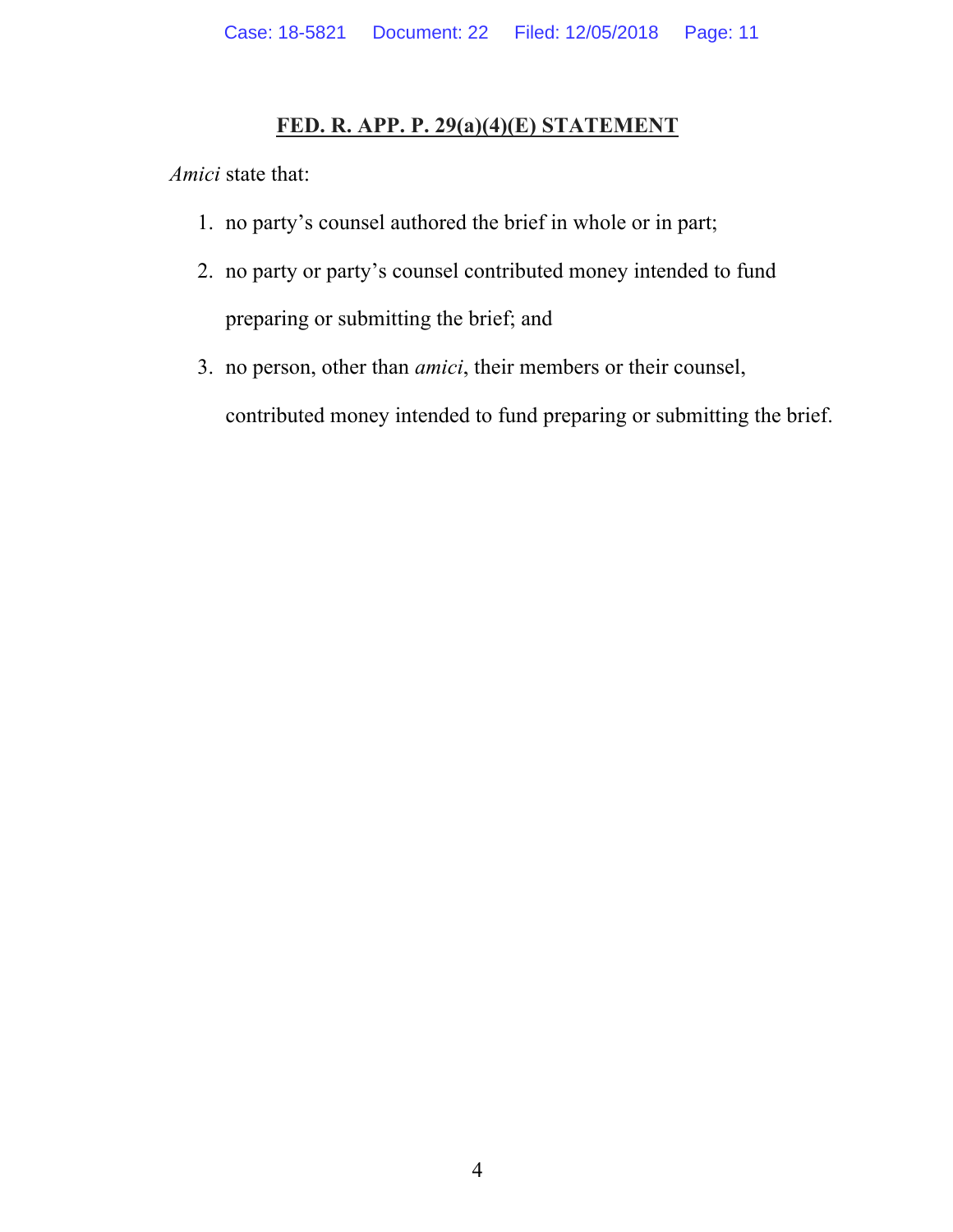#### **SUMMARY OF ARGUMENT**

This case concerns whether, under the boundaries of constitutional due process, a federal court may exercise personal jurisdiction over a defamation defendant who merely posts speech online about a plaintiff who resides within the forum state.<sup>1</sup> Contrary to Supreme Court precedent, Kent urges this Court to expand personal jurisdiction in a manner that would allow a federal court to exercise jurisdiction over essentially any defendant who uses the internet to discuss a resident of the forum state. Under Kent's theory, individuals commenting on public social media accounts, as well as news organizations publishing on their own websites or on social media, would be subject to specific jurisdiction for posting anything online about a resident of the forum state with virtually no limiting factor, contrary to the constraints of the Constitution.

The district court correctly held that due process requires more than publicly available online comments about a forum resident by Hennelly before he can be haled into its courtroom under specific jurisdiction doctrine.<sup>2</sup> In reaching this conclusion, the district court relied upon the three-part test established in *Southern* 

<u>.</u>

 $<sup>1</sup>$  This case arises under the Tennessee long-arm statute. Under the Tennessee</sup> long-arm statute, a federal court may exercise jurisdiction over a defendant if such jurisdiction is within the boundaries of constitutional due process. *Chenault v. Walker*, 36 S.W.3d 45, 52–53 (Tenn. 2001).

<sup>&</sup>lt;sup>2</sup> The district court also correctly found that there is no general jurisdiction over Hennelly in the Eastern District of Tennessee. Mem. Op., R. 17, PageID # 161. Kent does not contest this determination on appeal; accordingly, the issue of general jurisdiction is not before this Court.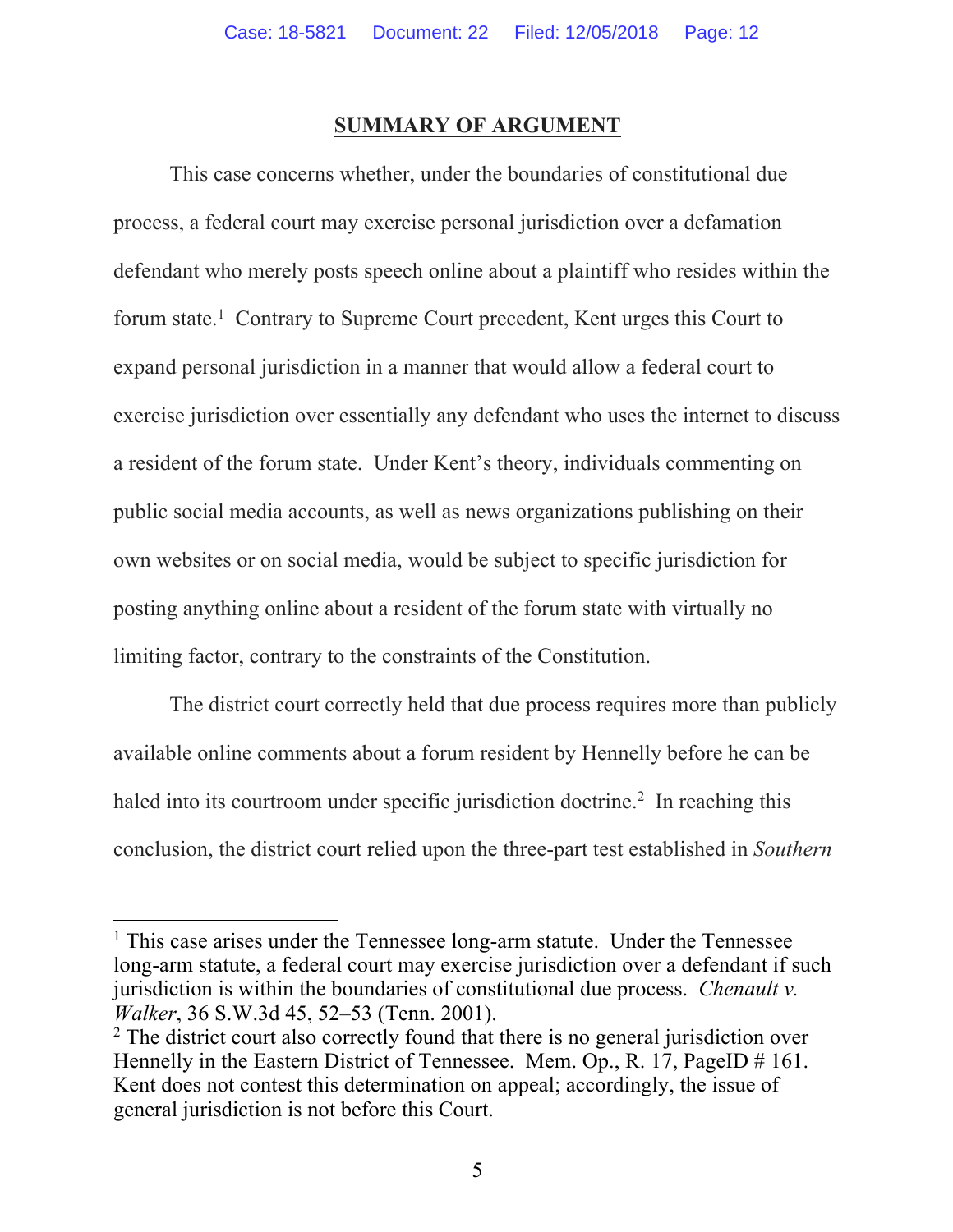*Machine Co. v. Mohasco Industries Inc.*, 401 F.2d 374, 381 (6th Cir. 1968), to determine whether the court may exercise specific jurisdiction over a particular defendant, as well as caselaw from the United States Courts of Appeals for the Third and Fourth Circuits. *See* Mem. Op., R. 17, PageID # 163. While *amici*  believe that the district court correctly applied *Southern Machine Co.*, they also urge this Court to confirm that, as the district court held, online speech or conduct must be directed to the forum state, with an intent to target an audience in that state, before a court may exercise specific personal jurisdiction consistent with the Constitution over an out-of-state defendant who places information on the internet. *See Young v. New Haven Advocate*, 315 F.3d 256 (4th Cir. 2002). Because Hennelly did not direct his online speech to Tennessee or a Tennessee audience, the district court's opinion should be affirmed.

#### **ARGUMENT**

The Due Process Clause of the Fourteenth Amendment allows a court to exercise personal jurisdiction over a non-resident defendant only if he or she has "certain minimum contacts . . . such that the maintenance of a suit does not offend traditional notions of fair play and substantial justice." *Int'l Shoe Co. v. Washington*, 326 U.S. 310, 316 (1945). In *Southern Machine Co. v. Mohasco Industries, Inc.*, the Sixth Circuit established a three-part test for establishing specific jurisdiction: (1) The defendant must purposefully avail him or herself of the privilege of acting in the forum state or causing a consequence in the forum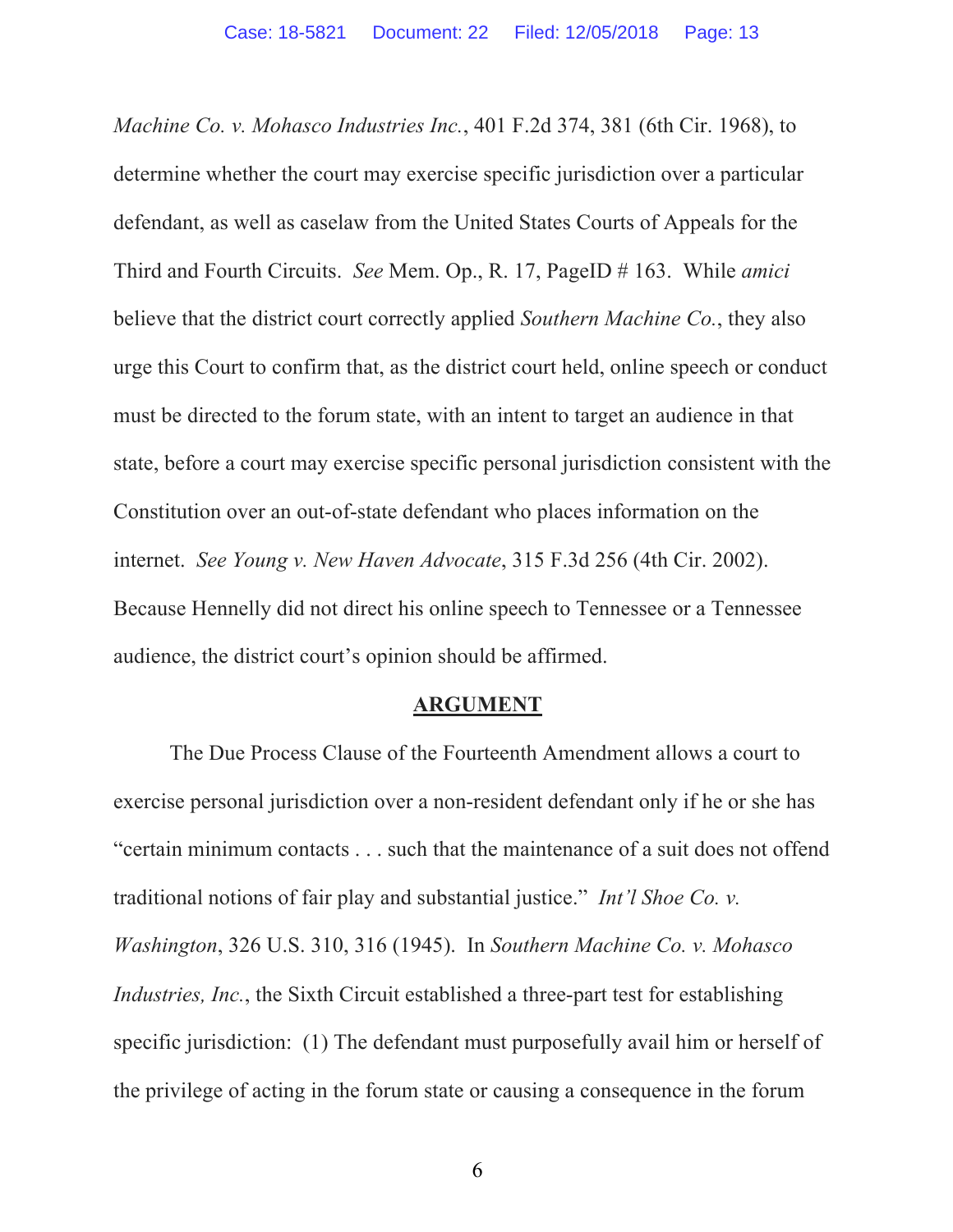state; (2) the cause of action arises from the defendant's activities there; and (3) the defendant's actions or consequences have a "substantial enough connection" with the forum state to make the exercise of jurisdiction reasonable. 401 F.2d at 381.

Like other failed libel plaintiffs before him, Kent asks a court to find minimum contacts satisfied and to extend specific jurisdiction to any defendant who makes internet posts that (1) are about a plaintiff within the forum state and (2) are accessible within that forum state. *See* Kent Opening Br., 6 R. 18, PageID ## 11–13 (asserting jurisdiction is proper because Hennelly "specifically connected his libelous statements to Mr. Kent and Bristol, Virginia, when he published them to Facebook and on the online biography of Mr. Kent"). Constitutional due process, however, requires more substantial connections to the forum state before a court may exercise personal jurisdiction, which is why courts across the country have routinely rejected Kent's expansive theory. As the district court correctly concluded, under the "purposefully avail[ment]" prong of this test, a plaintiff must establish that the nonresident defendant "expressly aimed or intentionally targeted his intentional conduct at the forum state" before it could exercise personal jurisdiction, and the mere posting of speech online about a plaintiff in the forum state is not enough. Mem. Op., R. 17, PageID ## 162–63. Because Kent has failed to establish that Hennelly expressly targeted his online speech at Tennessee, the forum state, the district court's decision that it lacked personal jurisdiction over Hennelly should be affirmed.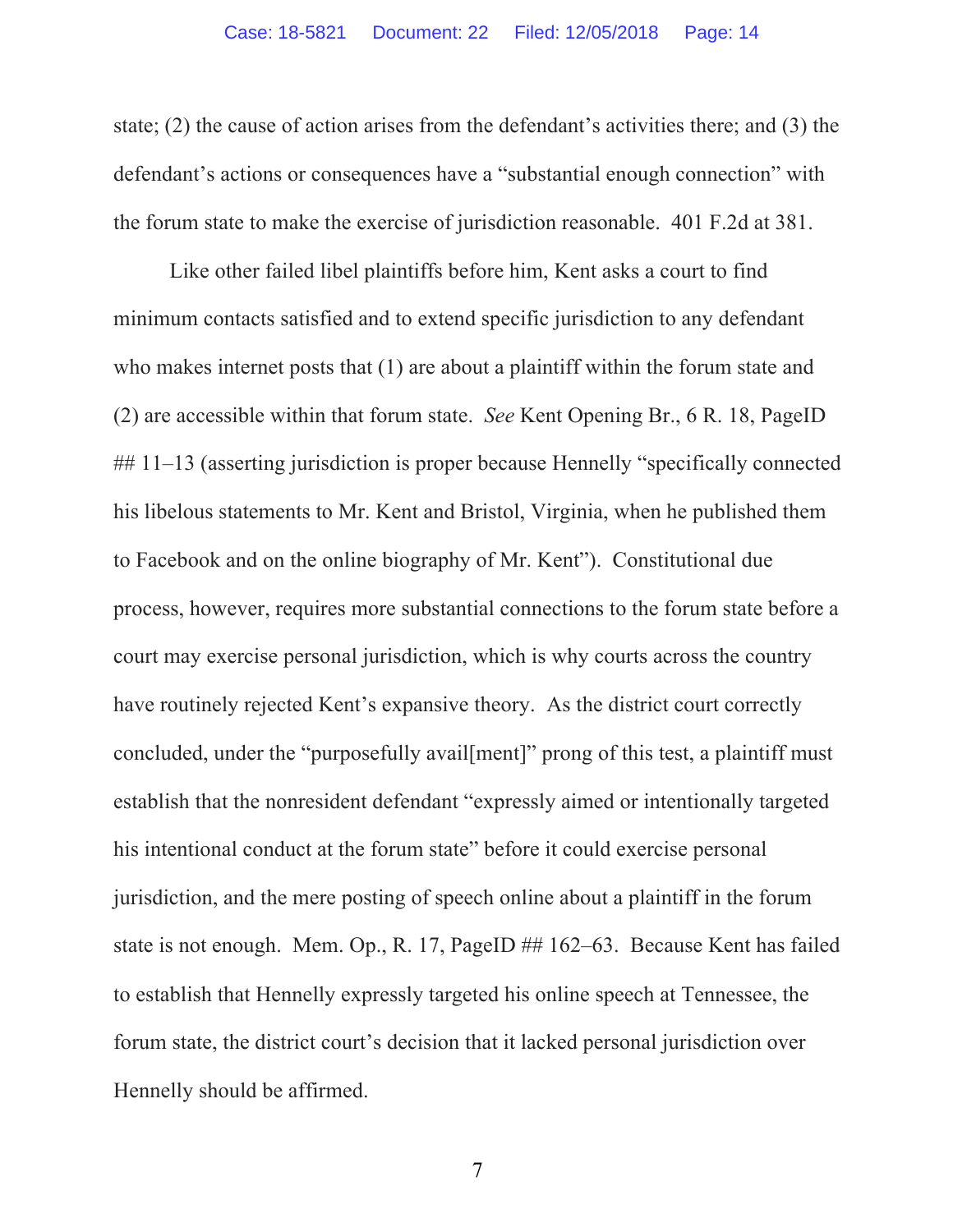#### **I. Supreme Court precedent does not support Kent's argument.**

In arguing that personal jurisdiction exists over Hennelly in Tennessee, Kent emphasizes his own connections with Tennessee. Kent Opening Br., 6 R. 18, PageID ## 14, 17, 28 ("Mr. Kent's career is centered in the Bristol region, where he works for The United Company and serves on the board of directors for one non-profit and one charity."). But the Supreme Court has expressly rejected Kent's plaintiff-focused inquiry numerous times, most recently in *Walden v. Fiore*. 571 U.S. 277, 284 (2014) (stating that the Court has "consistently rejected attempts to satisfy the defendant-focused 'minimum contacts' inquiry by demonstrating contacts between the plaintiff (or third parties) and the forum State"); *see also World-Wide Volkswagen Corp. v. Woodson*, 444 U.S. 286, 291–92 (1980) (noting the *defendant's* hardship is the primary concern in considering specific jurisdiction). Rather, the Court has held, due process requires that the *defendant's* suit-related conduct creates a "substantial connection with the forum state." *Walden*, 571 U.S. at 284. The "substantial connections" inquiry examines the defendant's connections with the forum state, not the plaintiff's. *Id.* at 285; *see also Burger King Corp. v. Rudzewicz*, 471 U.S. 462, 475 (1985) (stating that this connection and cannot be based on the defendant's "random," "fortuitous," or "attenuated" contacts with the state) (citations omitted).

In support of his argument, Kent relies on two Supreme Court cases decided prior to *Walden*: *Keeton v. Hustler Magazine, Inc.*, 465 U.S. 770 (1984) and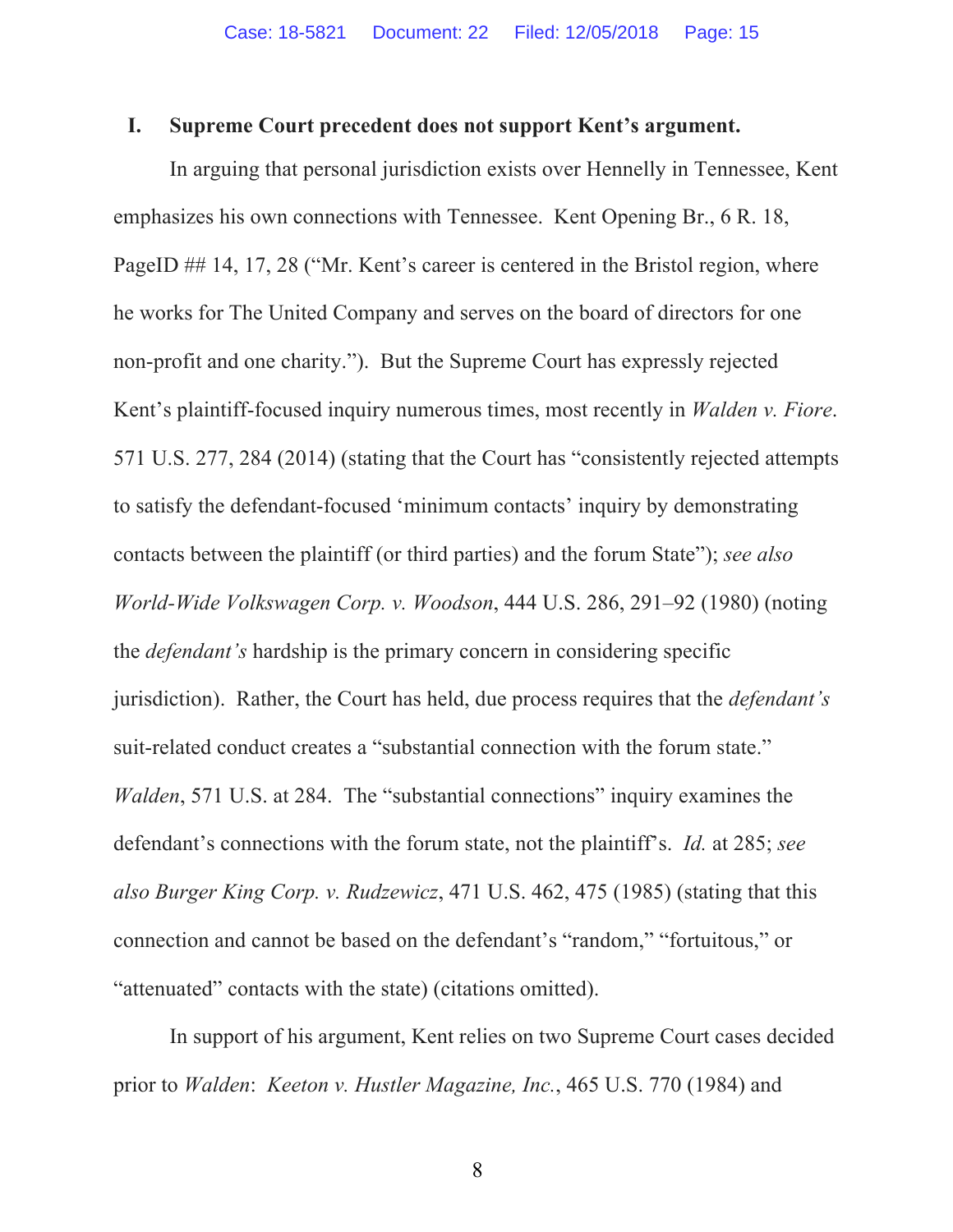*Calder v. Jones*, 465 U.S. 783 (1984). *See* Kent Opening Br., 6 R. 18, PageID # 28. This reliance is misplaced.

In *Keeton*, the Supreme Court held that New Hampshire courts could constitutionally exercise personal jurisdiction over Hustler Magazine, which had a national circulation including 10,000 to 15,000 copies circulated in New Hampshire each month. *Keeton*, 465 U.S. at 774, 779, 781. The Court held that Hustler's "regular circulation of magazines in the forum State is sufficient to support an assertion of jurisdiction in a libel action based on the contents of the magazine." *Id.* at 773–74*.*

*Amici* agree with Hennelly that *Keeton* is readily distinguishable from the instant case. *See* Hennelly Br., 6 R. 20, PageID # 32 n.12. Publishing Facebook comments or other online content to a general internet audience is different from circulating a magazine to subscribers in the forum state. Magazine subscriptions require the publisher to send the magazine to specific subscribers who, often, pay for the content. In contrast, public Facebook pages and many news websites are publicly viewable by anyone who browses the internet. *How Do I Unpublish or Publish my Page?*, FACEBOOK, https://www.facebook.com/help/184605634921611 (last visited Nov. 30, 2018) (explaining how to make Facebook pages public). Unlike magazine subscriptions, public Facebook comments and other websites are available in Tennessee just as much as they are in Texas, Tallahassee, or Tasmania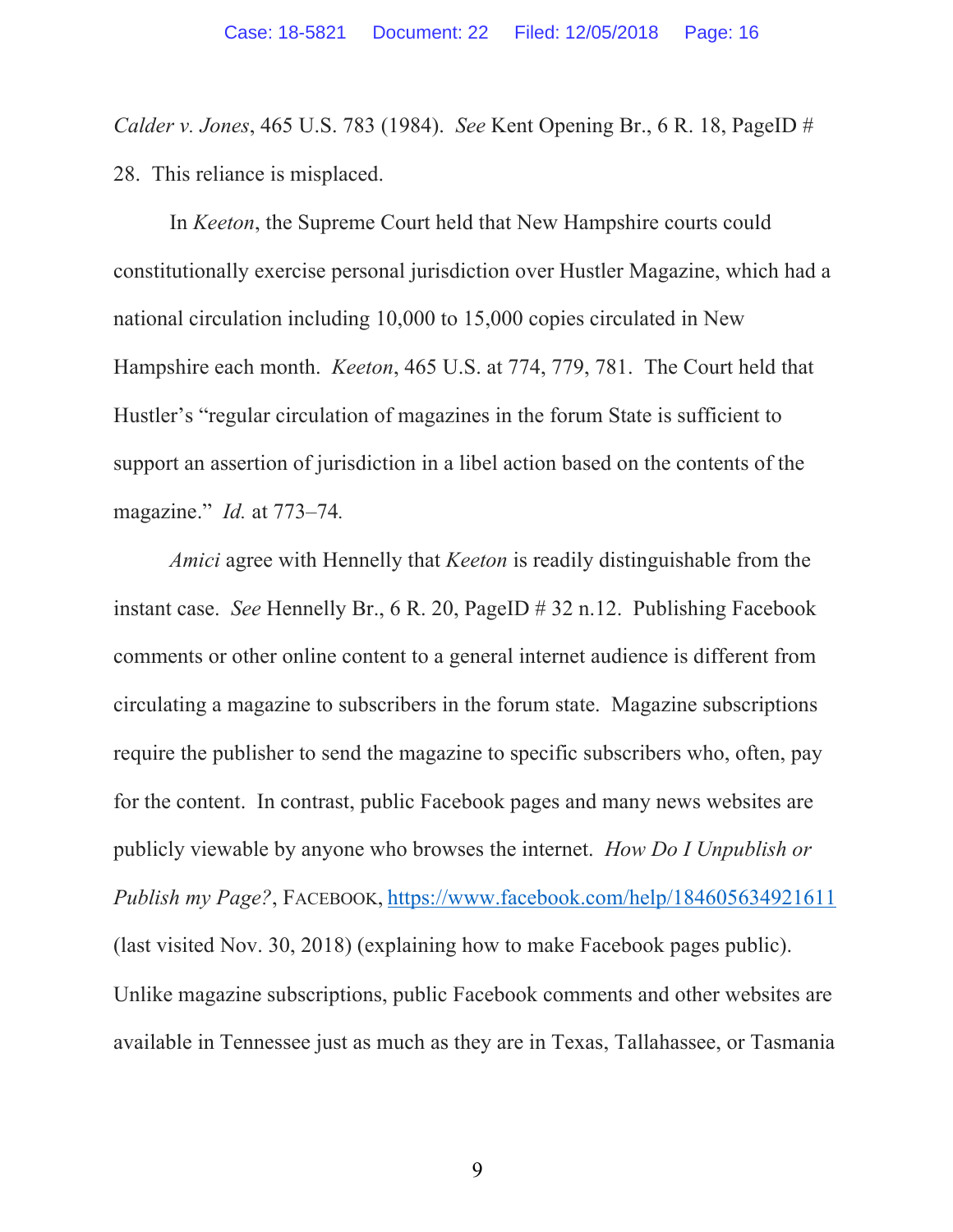—or any other out-of-state jurisdiction. Without more, the mere posting of a public Facebook comment or website publication is not aimed toward Tennessee.

*Calder* similarly differs in key ways from this case.In *Calder*, a California actress brought a libel claim in California state court against the National Enquirer, its distributing company, and a Florida journalist and Florida editor of the National Enquirer. 465 U.S. at 785–86. The journalist and editor moved to quash service of process for lack of personal jurisdiction. *Id.* at 784–85. However, the Court held that these defendants had "expressly aimed" their conduct at California when they acted knowing that the actress has a professional reputation in California and that the National Enquirer's largest circulation, by far, was also in California. *Id.* at 785, 789. Consequently, the Court said, it is proper for a California court to exercise jurisdiction over the out-of-state defendants, since the "effects" of the defendants' conduct were felt in California. *Id.* at 789.

Contrary to Kent's assertion, the *Calder* Court's so-called "effects test" went beyond simply asking whether California was the "focal point" of the stories—it looked to who the magazine's readers were as well. *Id.* (noting that the National Enquirer had its largest circulation in California); *compare with* Kent Opening Br., 6 R. 18, PageID # 29. Kent's approach fails to recognize the inherent differences between publishing a Facebook comment or other internet content to a general, undifferentiated online audience and publishing a printed periodical with a substantial number of known individual subscribers in the forum state. The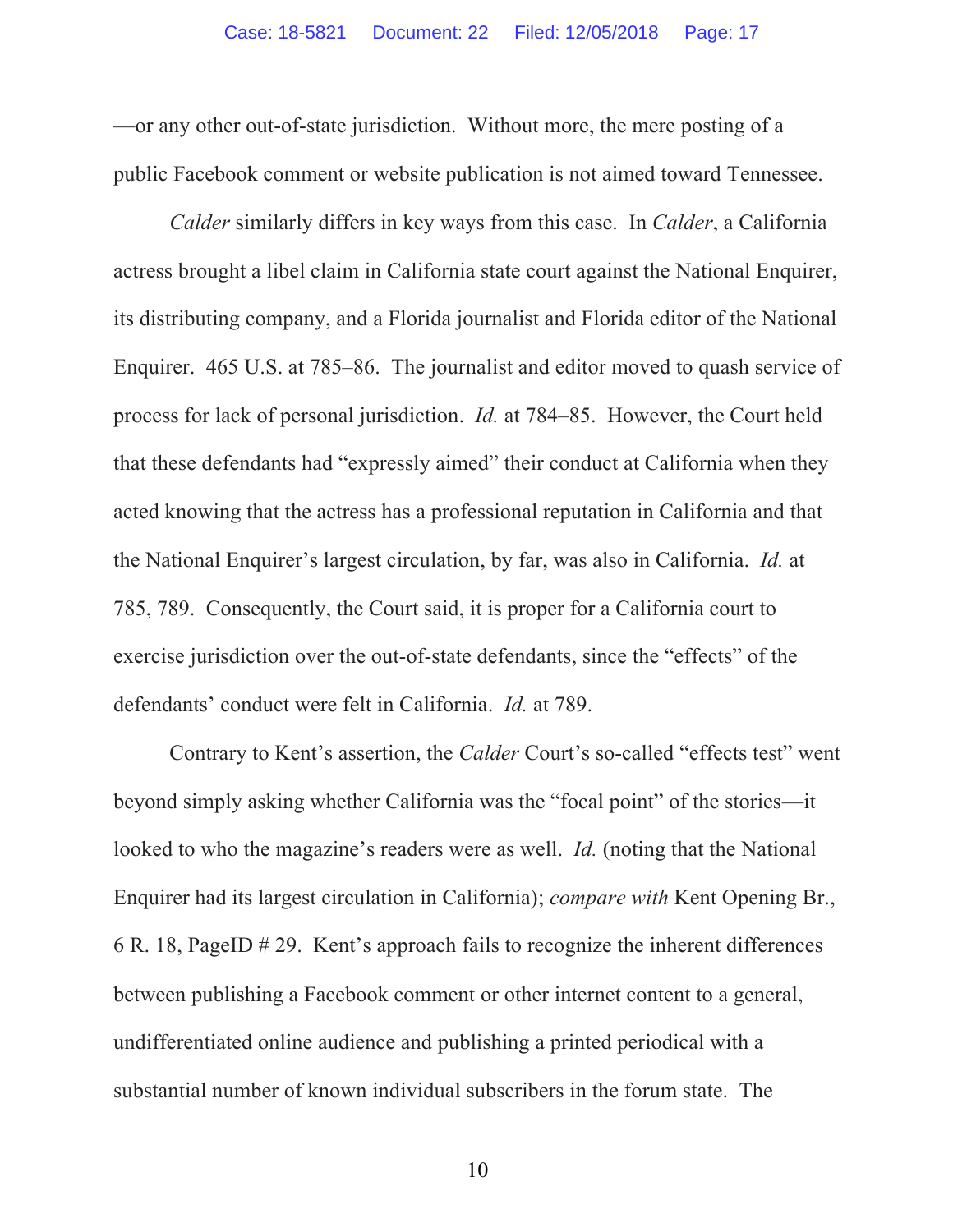defendants in *Calder* had described the plaintiff's California activities, relied on California sources, and knew its largest audience was in California. *See Calder*, 465 U.S. at 785–86. This is a far cry from Hennelly's Facebook comments, which relate to Kent's activities in South Carolina or Virginia and rely on news media reports from *The Washington Post* and South Carolina-based *Island Packet*. *See*  Mem. Op., R. 17, PageID ## 156–57. Nor, in any way, did Hennelly attempt to target Tennessee residents or solicit Tennessee sources. *Id.* (citing Hennelly's comment encouraging *South Carolina* voters to vote against a *South Carolina* zoning change); *see also* Hennelly Br., 6 R. 20, PageID # 17.

Moreover, *amici* agree with Hennelly that Kent's expansive reading of *Calder* has been explicitly rejected by this Court in *Reynolds v. International Amateur Athletic Federation*. 23 F.3d 1110 (6th Cir. 1994). In that case, Reynolds, an Olympic sprinter, brought a defamation claim, as well as other claims, against the London-based International Amateur Athletic Federation ("IAAF") in federal court in Ohio after IAAF issued a press release stating that a Paris laboratory test of Reynolds' urine taken after a meet in Monte Carlo, Monaco, had tested positive for a banned substance. *Id.* at 1112. With respect to the defamation claim, this Court held that specific personal jurisdiction did not extend to the IAAF, even under the Supreme Court's holding in *Calder*. *Id.* at 1120. In addition to the facts that the press release concerned Reynold's activities in Monaco and laboratory testing in France, this Court held that Ohio was not the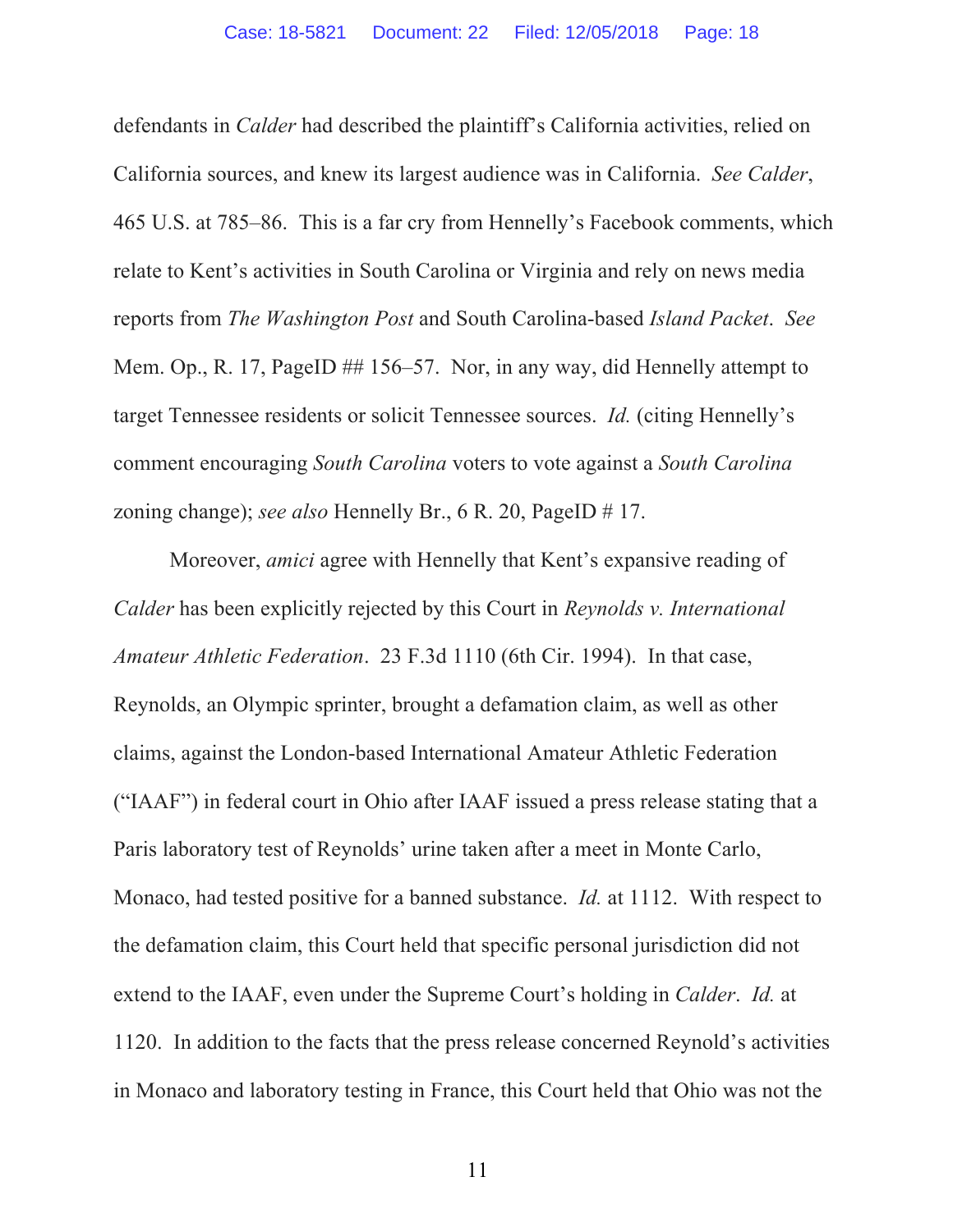"focal point" of the press release, because *even if* the IAAF knew the release "would be circulated and have an effect in Ohio," that was not, in itself, "enough to create personal jurisdiction." *Id.* at 1120; *see also ESAB Grp., Inc. v. Centricut, Inc.*, 126 F.3d 617, 626–27 (4th Cir. 1997) (noting that *Calder* does not stand for the proposition that jurisdiction is always appropriate in a plaintiff's home state just because the plaintiff "*always* feels the impact of the harm there" (emphasis in original)). Accordingly, Sixth Circuit precedent makes clear that *Calder* does not support Kent's argument that Hennelly—who was not even aware that Kent lived in Tennessee, *see* Hennelly Br., 6 R. 20, PageID ## 18–19—is subject to personal jurisdiction in Tennessee.

## **II. This Court should confirm, as have numerous federal courts of appeal, that defendants must intentionally direct their conduct to the forum state before they may be subject to specific jurisdiction based on their online speech.**

In the internet context, numerous federal appellate courts have required a showing that the defendant directly targeted the forum state in order to satisfy the *Calder* "effects test" and demonstrate the existence of personal jurisdiction. These courts have correctly concluded that the fact that online speech can be accessed anywhere, including in the forum state, "does not by itself demonstrate that the [defendant was] intentionally directing their website content to" the forum state. *Young v. New Haven Advocate*, 315 F.3d 256, 263 (4th Cir. 2002).This Court should now join these other circuits in similarly clarifying that mere accessibility of online content within the forum state is insufficient to show that a defendant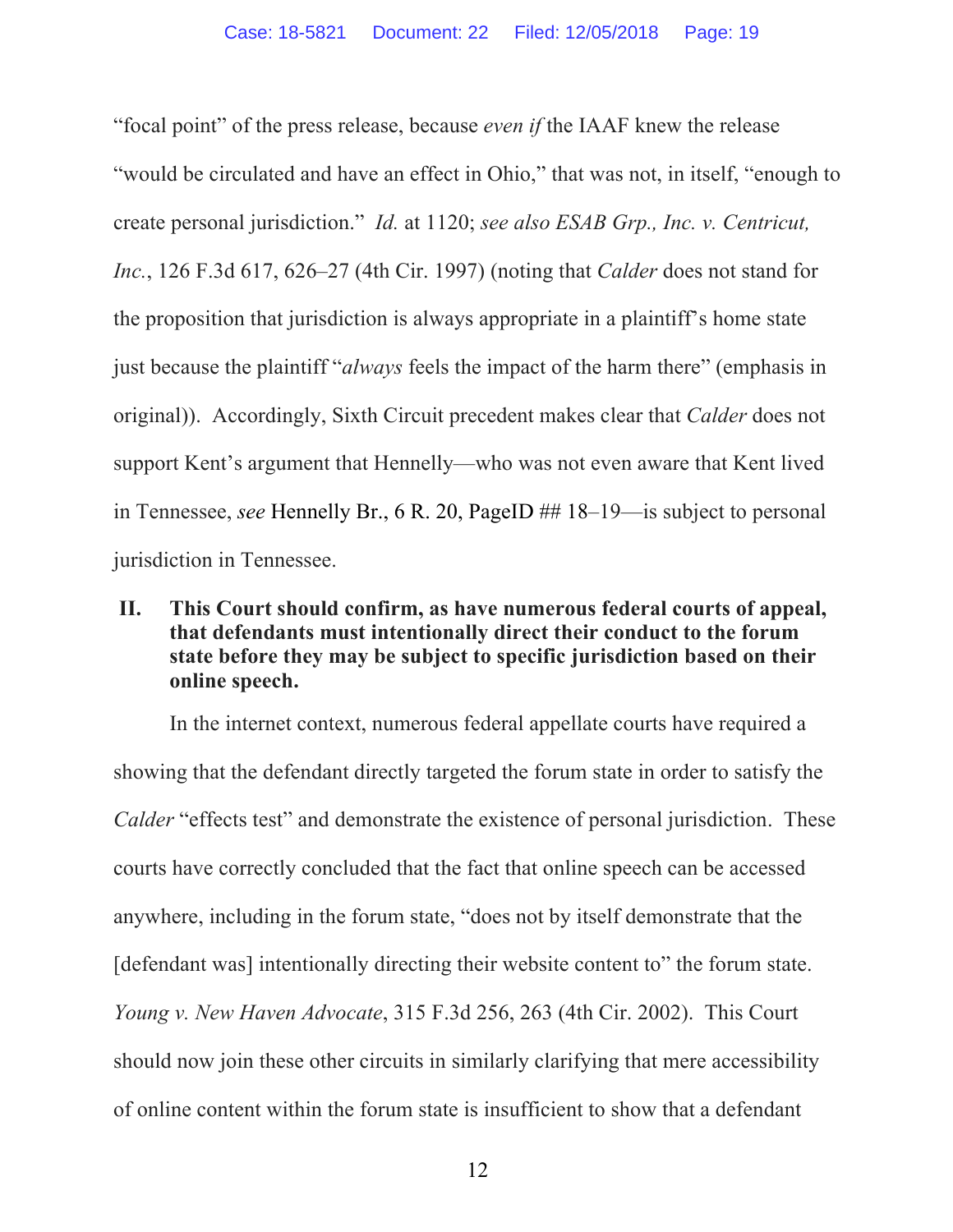purposefully directed his activity to there, creating a coherent and uniform doctrine of personal jurisdiction across the country.

In the leading case of *Young v. New Haven Advocate*, the United States Court of Appeals for the Fourth Circuit provided a framework for assessing personal jurisdiction over internet defamation cases consistent with constitutional due process. *Id.* at 261. *Young* examined whether a federal court in Virginia could exercise specific personal jurisdiction over two Connecticut-based newspapers for publishing critical articles about Virginia prison conditions. *Id.* In that case, the Virginia prison warden sued the newspaper for defamation, and the newspapers moved to dismiss for lack of personal jurisdiction. *Id.* at 258–59. The district court denied the motion to dismiss, and the newspapers appealed. *Id.*

The Fourth Circuit reversed. *Id.* In reaching its decision, the Fourth Circuit applied a three-part test much like the test articulated in *Southern Machine Co.* to determine the bounds of specific personal jurisdiction: "(1) whether the defendant purposefully availed itself of the privileges of conducting activities in the forum state, (2) whether the plaintiff's claim arises out of the defendant's forum-related activities, and (3) 'whether the exercise of personal jurisdiction over the defendant would be constitutionally reasonable.'" *Id.* at 261 (quoting *ALS Scan, Inc. v. Digital Service Consultants, Inc.*, 293 F.3d 707, 714 (4th Cir. 2002)).

Relying on *Calder*, the warden argued that a finding of jurisdiction was required "because the newspapers posted articles on their Internet websites that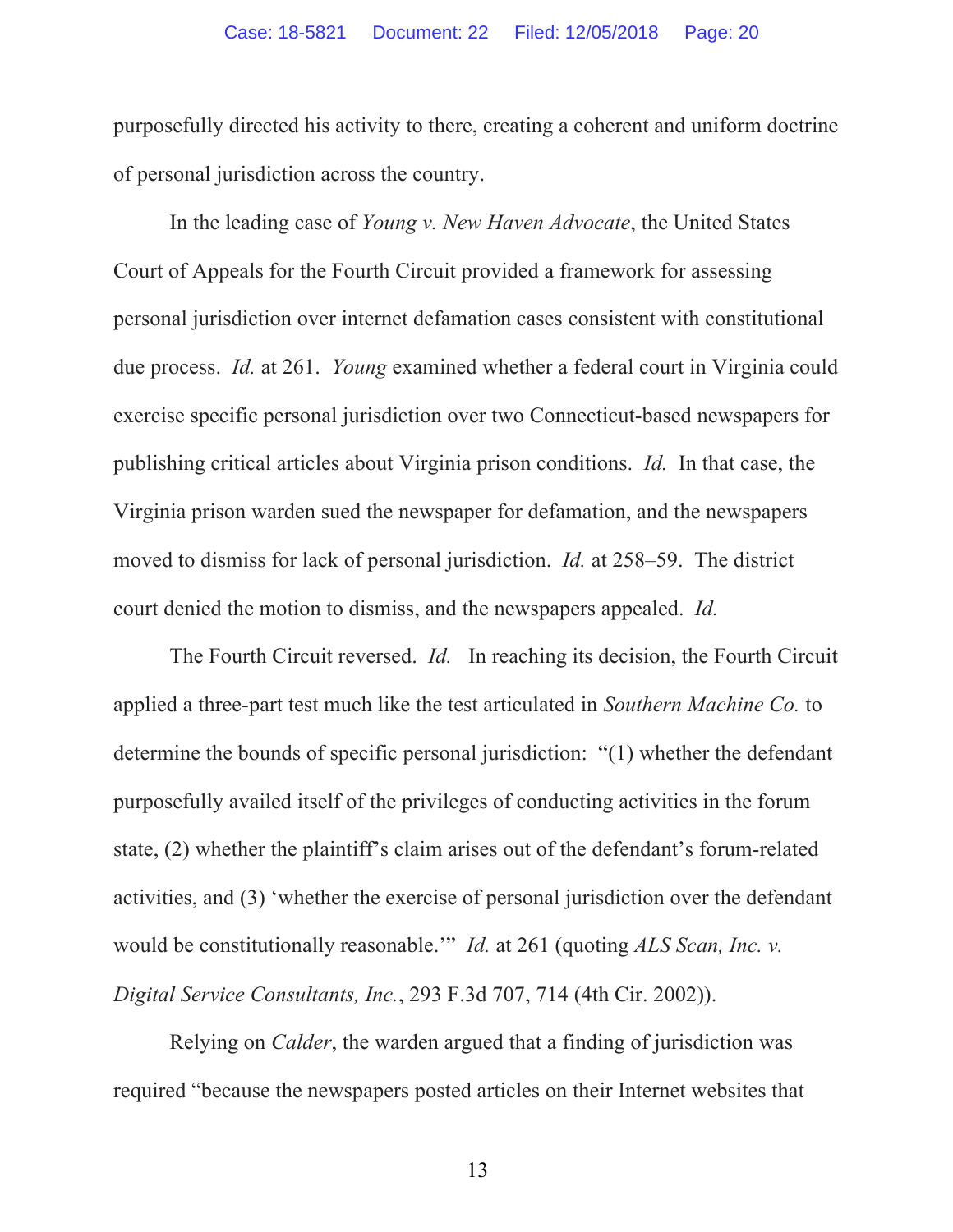discussed the warden and his Virginia prison, and he would feel the effects of any libel in Virginia, where he lives and works." *Id.* at 262; *see also* Kent Opening Br., 6 R. 18, PageID # 14 ("Mr. Hennelly published his statements to his Facebook audience, thereby making the representations to untold numbers of people and entities, including those in Bristol, where Mr. Kent lives.").

The Fourth Circuit, however, rejected that argument, holding that "application of *Calder* in the Internet context requires proof that the out-of-state defendant's Internet activity is expressly targeted at or directed to the forum state." *Young*, 315 F.3d at 262–63. Thus specific jurisdiction is appropriate only when the defendant: "(1) directs electronic activity into the State, (2) with the manifested intent of engaging in business or other interactions within the State, and (3) that activity creates, in a person within the State, a potential cause of action cognizable in the State's courts." *Id.* at 263 (citing *ALS Scan, Inc.*, 293 F.3d at 714). In the internet context, parts one and two of the test are combined to ask whether the defendant manifested an intent to direct their online speech substantially targeted and focused on an audience within the forum state. *Id.*

The Fourth Circuit explicitly stated that uploading content online is not enough, or else individuals would be subject to personal jurisdiction in every state. *Id.* ("Something more than posting and accessibility is needed to 'indicate that the [newspapers] purposefully (albeit electronically) directed [their] activity in a substantial way to the forum state,' Virginia."). Citing *Calder*, the Fourth Circuit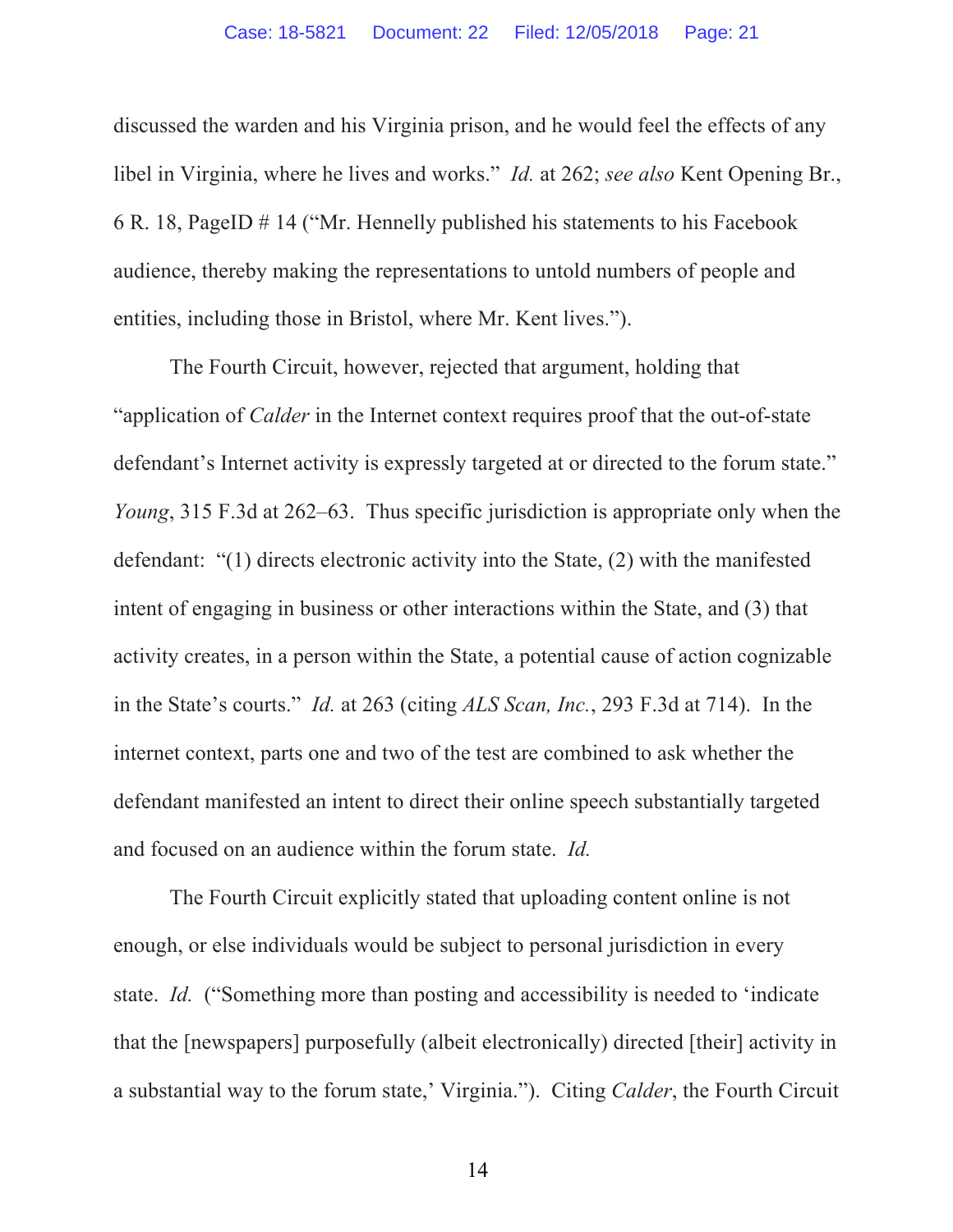explained that the newspapers "could not have 'reasonably anticipate[d] being haled into court *[in Virginia]* to answer for the truth of the statements made in their article[s]." *Id.* at 264. Rather, it found that the articles and newspapers were all aimed at a Connecticut audience. *Id.* With no evidence of the defendants' "manifest intent of targeting Virginia readers," the newspapers did not have "sufficient Internet contacts" for the Virginia court to exercise specific jurisdiction. *Id.*

Numerous other federal circuit courts have either relied on *Young* or reached a similar result in holding that a defendant must engage in some targeting of the forum state to confer specific jurisdiction over him or her. For instance, the United States Court of Appeals for the Fifth Circuit has held that an out-of-state defendant who posted an allegedly defamatory article on an internet bulletin board was not subject to personal jurisdiction in Texas because he had not distinguished or targeted forum state readers over general internet readers. *Revell v. Lidov*, 317 F.3d 467, 473 (5th Cir. 2002) (noting "the plaintiff's residence in the forum, and suffering of harm there, will not alone support jurisdiction under *Calder*," under Fifth Circuit precedent and that the allegedly defamatory article "contains no reference to Texas, nor does it refer to the Texas activities of [the plaintiff], and it was not directed at Texas readers as distinguished from readers in other states"). In reaching this decision, the Fifth Circuit specifically relied upon this Court's holding in *Reynolds*, as well as the Fourth Circuit's decision in *Young*. *Id.*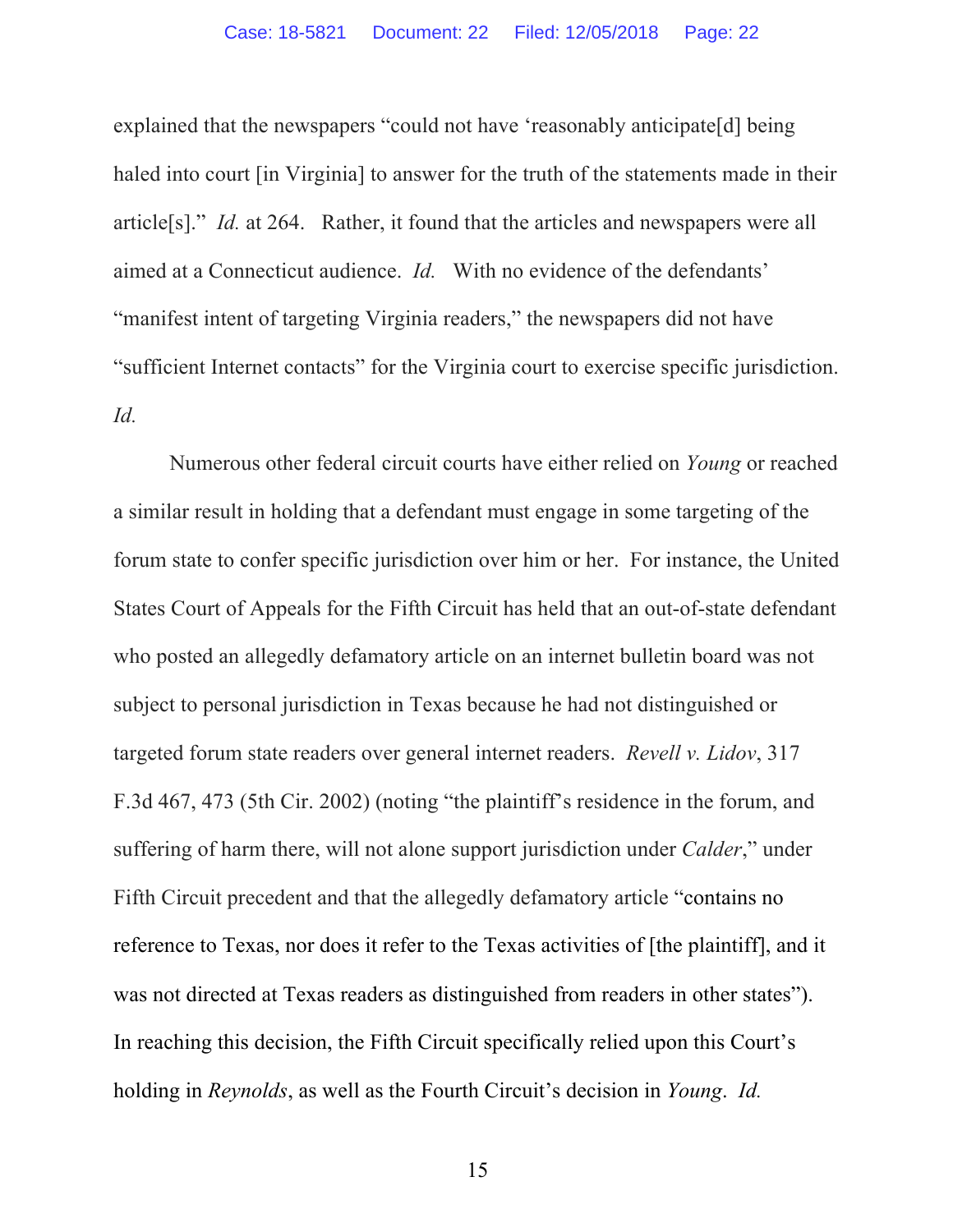Similarly, in *Marten v. Godwin*, the United States Court of Appeals for the Third Circuit dismissed a defamation claim brought by a former student against his professors after he was accused of plagiarism and expelled from an internet-based educational program. 499 F.3d 290, 294 (3d Cir. 2007). The plaintiff, who lived and worked in Pennsylvania, alleged that personal jurisdiction over Kansas-based defendants was appropriate there under *Calder* and the "effects their Kansas conduct had in Pennsylvania." *Id.* at 296–97. However, the district court granted defendants' motion for summary judgment based lack of personal jurisdiction, and the Third Circuit affirmed. *Id.* at 293. The Third Circuit held that the defendants had not expressly aimed their conduct at Pennsylvania, despite the fact that they had communicated with the plaintiff via email, because nothing in the record showed that they made specifically sent defamatory statements to forum state, even if plaintiff felt the brunt of the harm there. *Id.* at 298.

In *Advanced Tactical Ordnance Systems, LLC v. Real Action Paintball, Inc.* the United States Court of Appeals for the Seventh Circuit held that an email list that targets past customers is not enough to confer jurisdiction in the forum state. 751 F.3d 796, 802–03 (7th Cir. 2014). There, the district court held that personal jurisdiction was proper over a trademark claim because, among other reasons, the defendant (1) knew the plaintiff was based in Indiana and could foresee the defendant being harmed, (2) had sent misleading emails to Indiana residents, (3) had a website that Indiana residents could access, and (4) put all customers,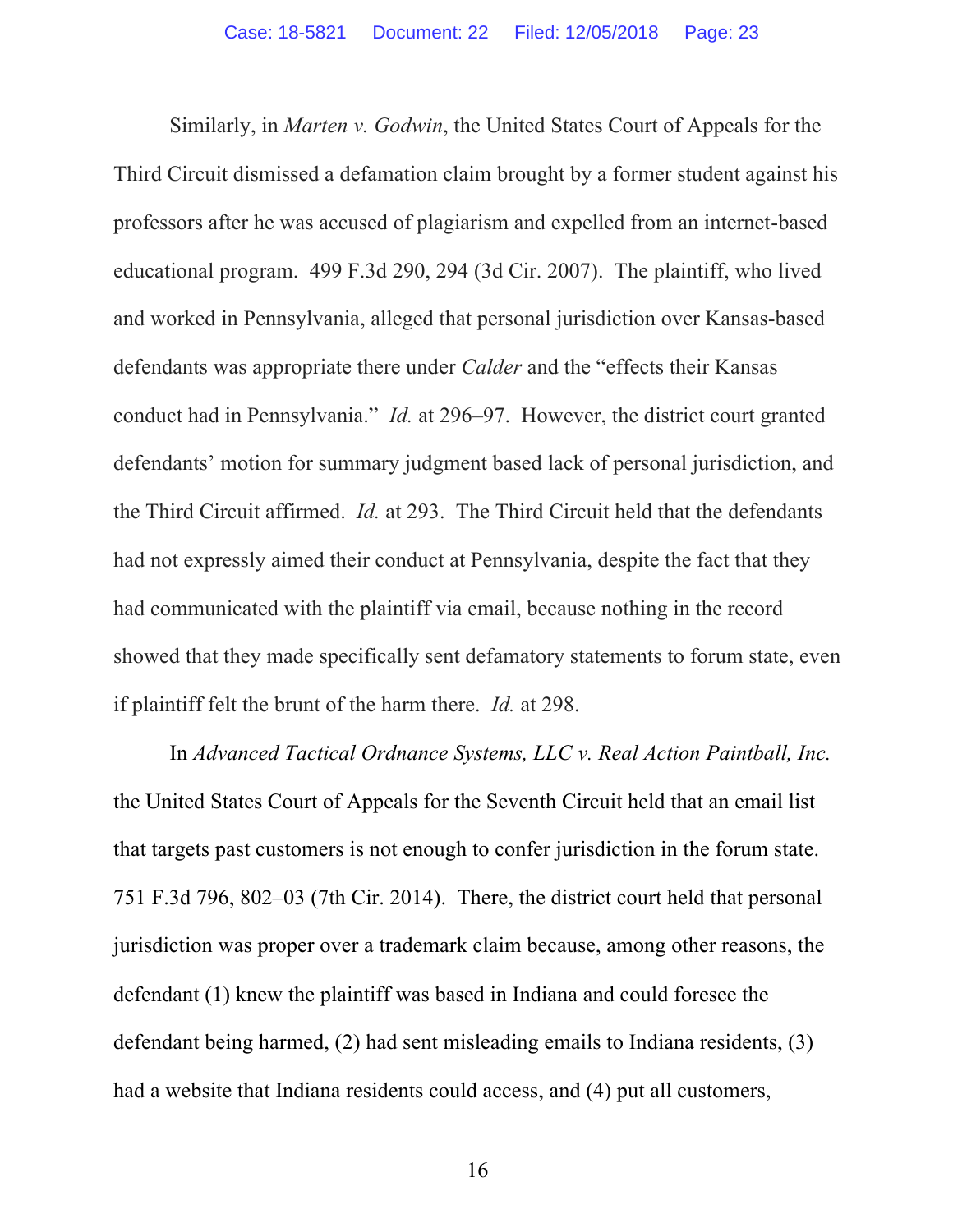including those from Indiana, on an email list. *Id.* at 801. The appellate court reversed the district court, stating that the plaintiff's place of business cannot be the sole link that confers jurisdiction over the defendant. *Id.* at 802 (finding that "[a]ny decision that implies otherwise can no longer be considered authoritative" after *Walden*). The court went on to hold that the emails cannot be the basis for specific jurisdiction, as it has no control over who receives the emails—it just includes all past customers. *Id.* at 803. The court held that there was no targeting of Indiana because the online messages were indiscriminately received or sent out. *Id.* ; *see also Tamburo v. Dworkin*, 601 F.3d 693, 707–08 (7th Cir. 2010) (holding that personal jurisdiction exists over out-of-state defendants who intentionally targeted the forum state by posting plaintiff's business address on their public websites and encouraging readers to boycott and harass him, and who contacted the plaintiff by email to threaten him).

The United States Court of Appeals for the Eighth Circuit has also held that online statements that include the forum state do not create the substantial connection required to confer specific jurisdiction. *Johnson v. Arden*, 614 F.3d 785, 797 (8th Cir. 2010). In *Johnson*, plaintiff cat breeders, based in Missouri, alleged that a rival cat breeder, among others, made online posts that plaintiffs "killed cats, sold infected cats and kittens, brutally killed and tortured unwanted cats and operated a 'kitten mill' *in Unionville Missouri*." *Id.* at 788 (emphasis added). The defendant filed a motion to dismiss for lack of personal jurisdiction,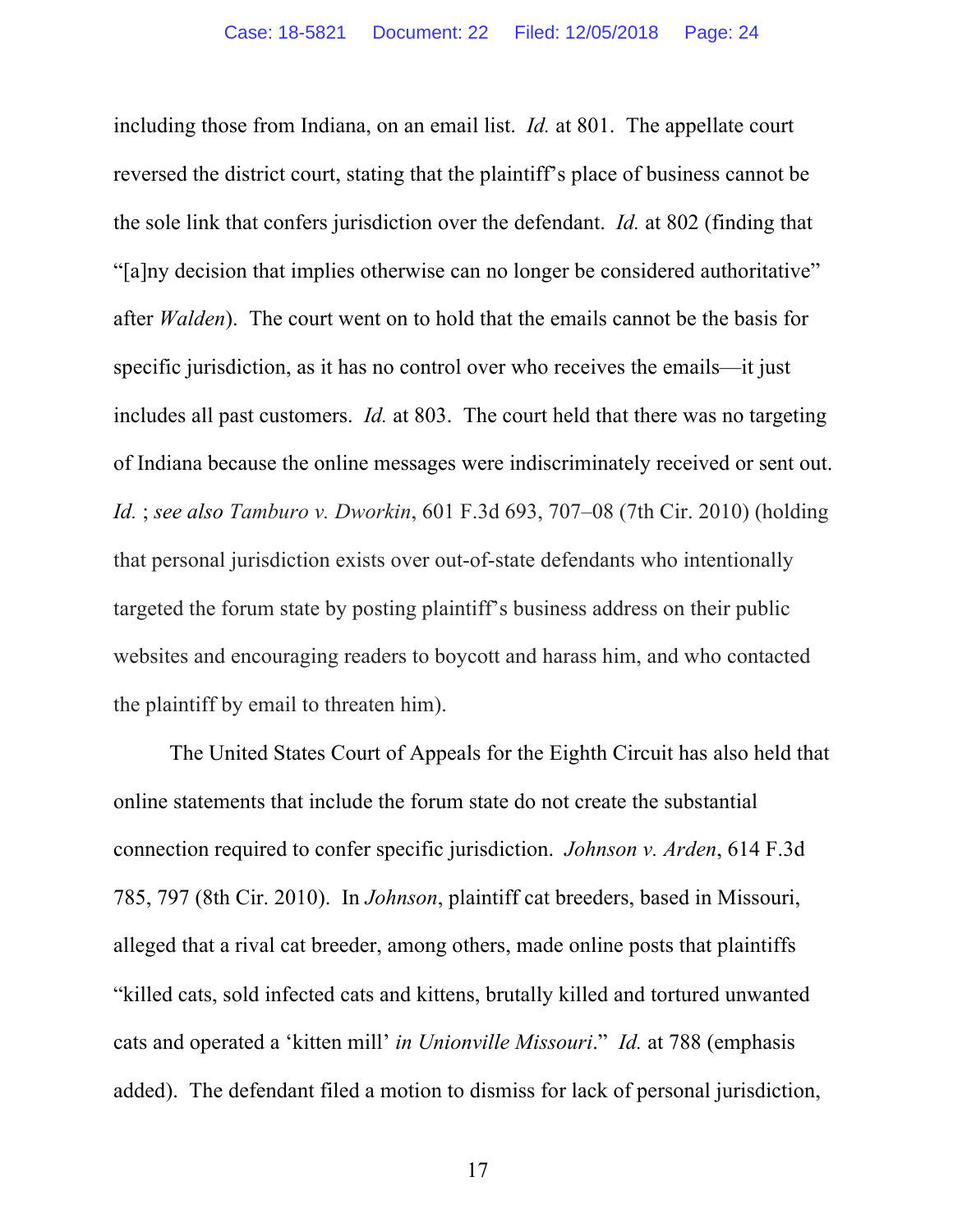and the district court dismissed the claim without prejudice. *Id.* at 789. The Eighth Circuit affirmed, holding that while the statements were aimed at the plaintiffs, "the inclusion of Missouri in the posting was incidental and not 'performed for the very purpose of having their consequences' felt in Missouri." *Id.* at 797. Indeed, the Eighth Circuit has explicitly rejected relying on effects within the forum state alone for assessing whether a court may extend personal jurisdiction over internet speech. *Id.* ("We therefore construe the *Calder* effects test narrowly, and hold that, absent additional contacts, mere effects in the forum state are insufficient to confer personal jurisdiction.") (citing *Hicklin Eng'g, Inc. v. Aidco, Inc.*, 959 F.2d 738, 739 (8th Cir. 1992)); *but see Licciardello v. Lovelady*, 544 F.3d 1280, 1288 (11th Cir. 2008) (holding, before *Walden*, that the "effects" of out-of-state defendant's unauthorized use of the plaintiff's mark, face, and apparent endorsement on defendant's website justify extension of personal jurisdiction over defendant in a trademark infringement suit brought under the Lanham Act).

In reaching its decision in the instant case, the district court relied on *Young*, among other cases, for the proposition that the mere posting of information on a website does not confer nationwide personal jurisdiction. Mem. Op., R. 17, PageID # 163. As the district court recognized and this Court should affirm, a defendant who has not intentionally directed his online speech toward a forum state by doing more than simply making an online post that is accessible anywhere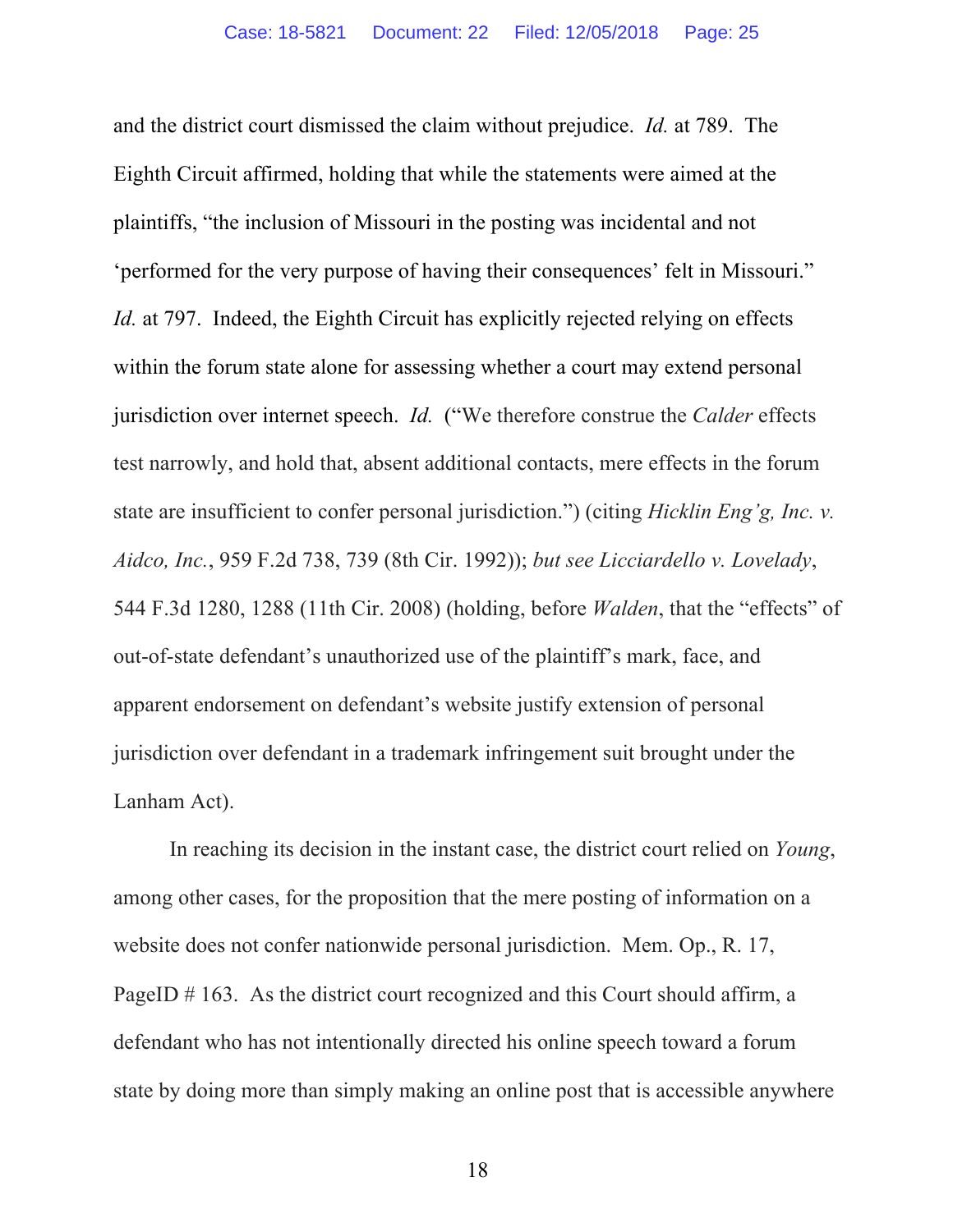in the world cannot, consistent with the Constitution, be subject to personal jurisdiction in the forum state under the *Calder* "effects test."

## **III. Kent's theory of personal jurisdiction, if adopted, will chill news organizations and individuals from speaking online.**

In addition to being entirely out of step with precedent interpreting the constitutional limits of personal jurisdiction arising out of activity on the internet, the expansive test for personal jurisdiction advocated for by Kent is particularly concerning in the context of online journalism. In the digital age, journalists and the news media increasingly use the internet to publish news stories and communicate with readers and viewers. Amy Mitchell et al., *The Modern News Consumer*, PEW RES. CTR. (July 7, 2016),

http://www.journalism.org/2016/07/07/trust-and-accuracy/ (noting that more people are getting their news from online sources). As a result, journalism is no longer a one-way discussion—users can publicly interact with journalists and journalists with their audience. *See, e.g.*, John McDermott, *The NYT Dispatches Reporters to Social Conversation Hotspots*, DIGIDAY (Mar. 19, 2015), https://digiday.com/media/nyt-deploys-journos-interact-readers-platforms/; Katherine Viner, *The Rise of the Reader: Journalism in the Age of the Open Web*, GUARDIAN (Oct. 9, 2013),

https://www.theguardian.com/commentisfree/2013/oct/09/the-rise-of-the-readerkatharine-viner-an-smith-lecture.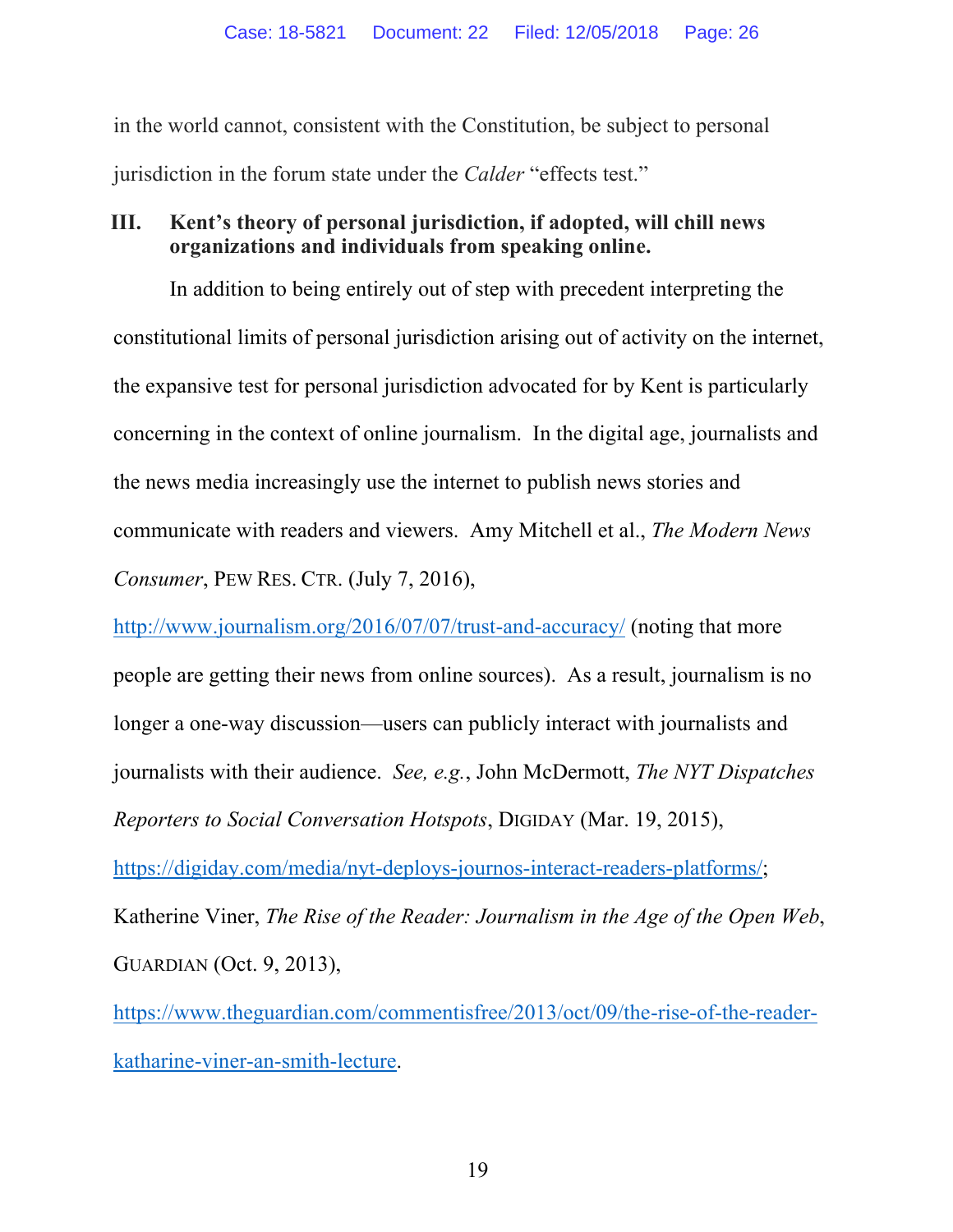The vast majority of newspapers have relatively small circulations that cater to their local communities, rather than a national audience. Christopher Ali & Damian Radcliffe, *Small-Market Newspapers in the Digital Age*, COLUM.

JOURNALISM REV. (Nov. 15, 2017), https://www.cjr.org/tow\_center\_reports/localsmall-market-newspapers-study.php/. Yet these newspapers frequently maintain an online presence through their own websites and through social media platforms like Facebook and Twitter. *See, e.g.*, CHATTANOOGAN,

https://www.chattanoogan.com/Breaking-News/ (last visited Nov. 30, 2018);

Courier Journal, FACEBOOK, https://www.facebook.com/courierjournal/ (last visited Nov. 30, 2018); @Tennessean, TWITTER, https://twitter.com/Tennessean (last visited Nov. 30, 2018). These online platforms allow news organizations to serve a critical role in informing communities of both local and national events. *See, e.g.*, @Tennessean, TWITTER (Nov. 30, 2018 1:06 PM),

https://twitter.com/Tennessean/status/1067887513254031360 (providing story of a Texas prison inmate admitting to killing more than 90 people, three of them from Tennessee); @Tennessean, TWITTER (Nov. 30, 2018 12:32 PM),

https://twitter.com/Tennessean/status/1067878814091493376 (providing pricing and date of Christmas events in Nashville and Eastern Tennessee). Studies have shown that reader-journalist interactions are particularly important for local newspapers to foster relationships with their community. Dave Harte et al., *Reciprocity and the Hyperlocal Journalist*, 11 JOURNALISM PRACTICE 160, 173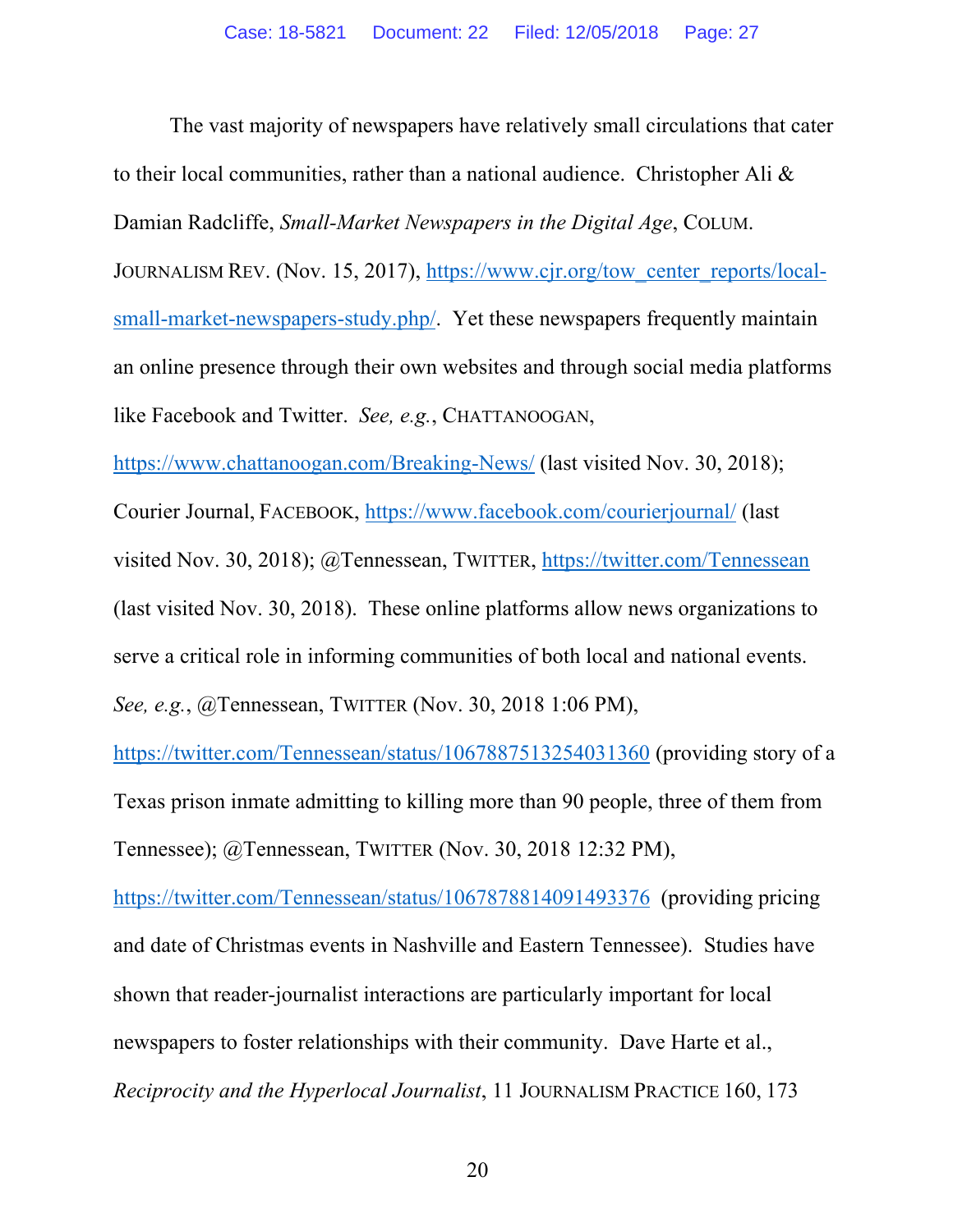#### (2017), *available at*

https://www.tandfonline.com/doi/abs/10.1080/17512786.2016.1219963. Most of these interactions happen on social media and provide local journalists with tips or direction for what the community is interested in. *Id.* at 167–69.

Expanding specific jurisdiction to subject online speakers to suit in virtually any forum based on the fact that they maintain an online presence will chill both local papers from reporting and commenting on national events on the internet and community members from interacting with their local reporter. Fearful that they may be forced to defend themselves from a lawsuit in a distant jurisdiction in which a potential plaintiff resides, local news organizations may refrain from publishing stories of local import. Kent's claim that the mere *accessibility* of a Facebook comment or news article in the plaintiff's court-of-choice satisfies due process is even more dubious when the national and international nature of the internet is considered. *See* Kent Opening Br., 6 R. 18., PageID ## 12–13 ("While the biography may have been published in a South Carolina newspaper, it was published and available online to anyone in Mr. Kent's community."). Effectively, this would mean that defendants who publish content online could be haled into any court in any state, including defendants based outside the United States. An online newspaper from France would fall within the jurisdiction of Tennessee courts for simply for publishing an allegedly defamatory news story aimed at its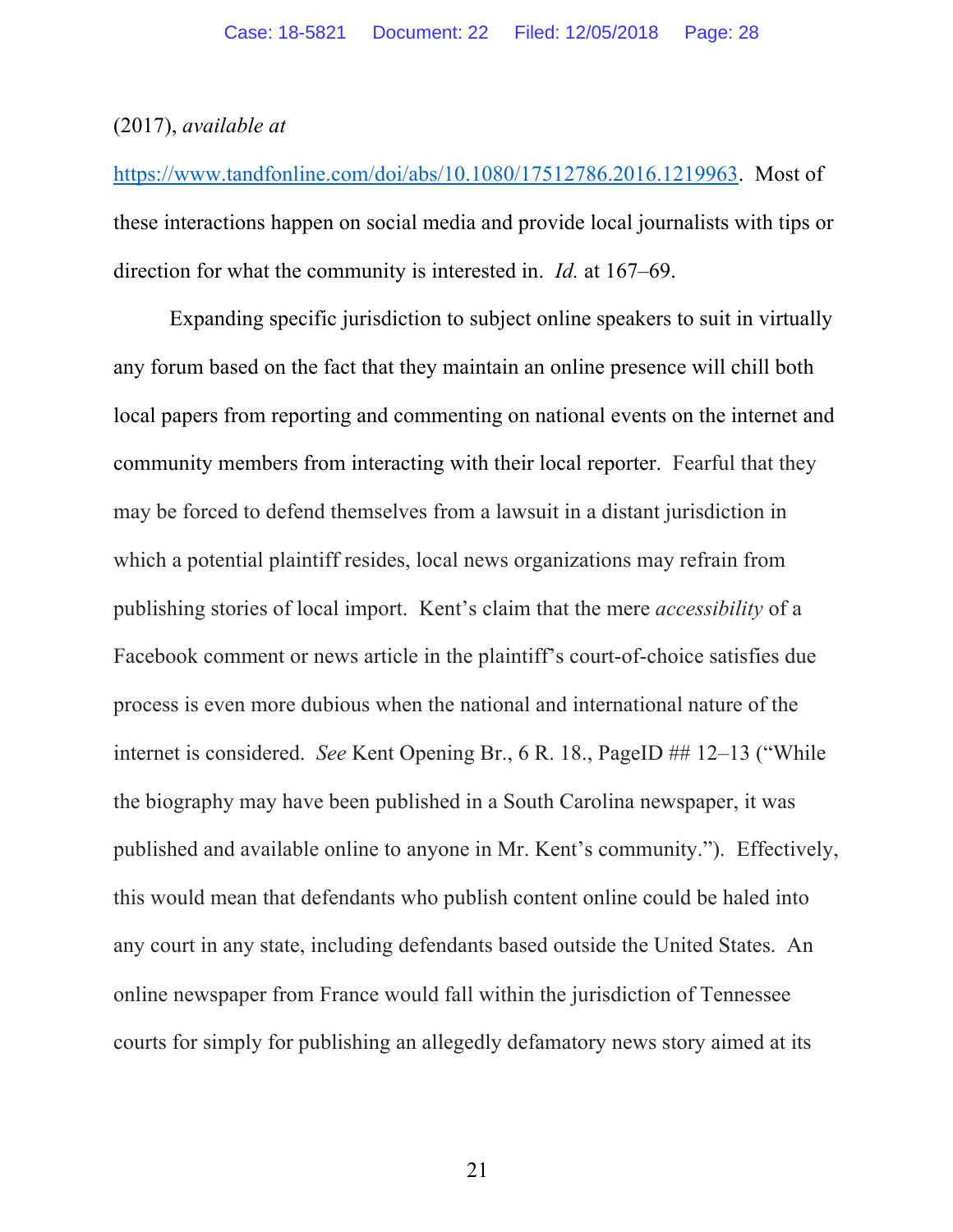local audience as long as the story was also posted on its website or social media page and the news outlet knew where the plaintiff lives.

Not only is this approach irreconcilable with federal circuit court precedent, but it is also contrary to the policy underlying the Securing the Protection of Our Enduring and Established Constitutional Heritage Act ("SPEECH Act"), which prohibits foreign libel judgments from being enforced in United States courts unless the foreign judgment conformed with constitutional due process requirements. 28 U.S.C. § 4102(b)(1) (added Aug. 10, 2010). Congress passed the SPEECH Act in response to an increase in "libel tourism," a practice where often wealthy litigants would file libel actions against critics in plaintiff-friendly countries that do not have comparable First Amendment rights, even if the plaintiff and publication had few ties to forum country. *See, e.g.*, Emily C. Barbour, *The SPEECH Act: The Federal Response to "Libel Tourism"*, CRS Rpt. For Congress, R41417 (2010); Eric Pfanner, *Britain to Seek Curbs to 'Libel Tourism'*, N.Y. TIMES (May 9, 2012), https://nyti.ms/2RyJJle. In a few prominent examples, British courts asserted jurisdiction over these defamation suits because the content was read by a few British readers or the content was simply available online. *See, e.g.*, King v. Lewis, [2004] EWCA Civ. 1329 [¶ 31] (appeal taken from Wales) (noting that asserting jurisdiction over a U.S. plaintiff and U.S. defendant is proper given the defendant's choice of publishing online); Sarah Staveley-O'Carroll, Note, *Libel Tourism Laws: Spoiling the Holiday and Saving the First*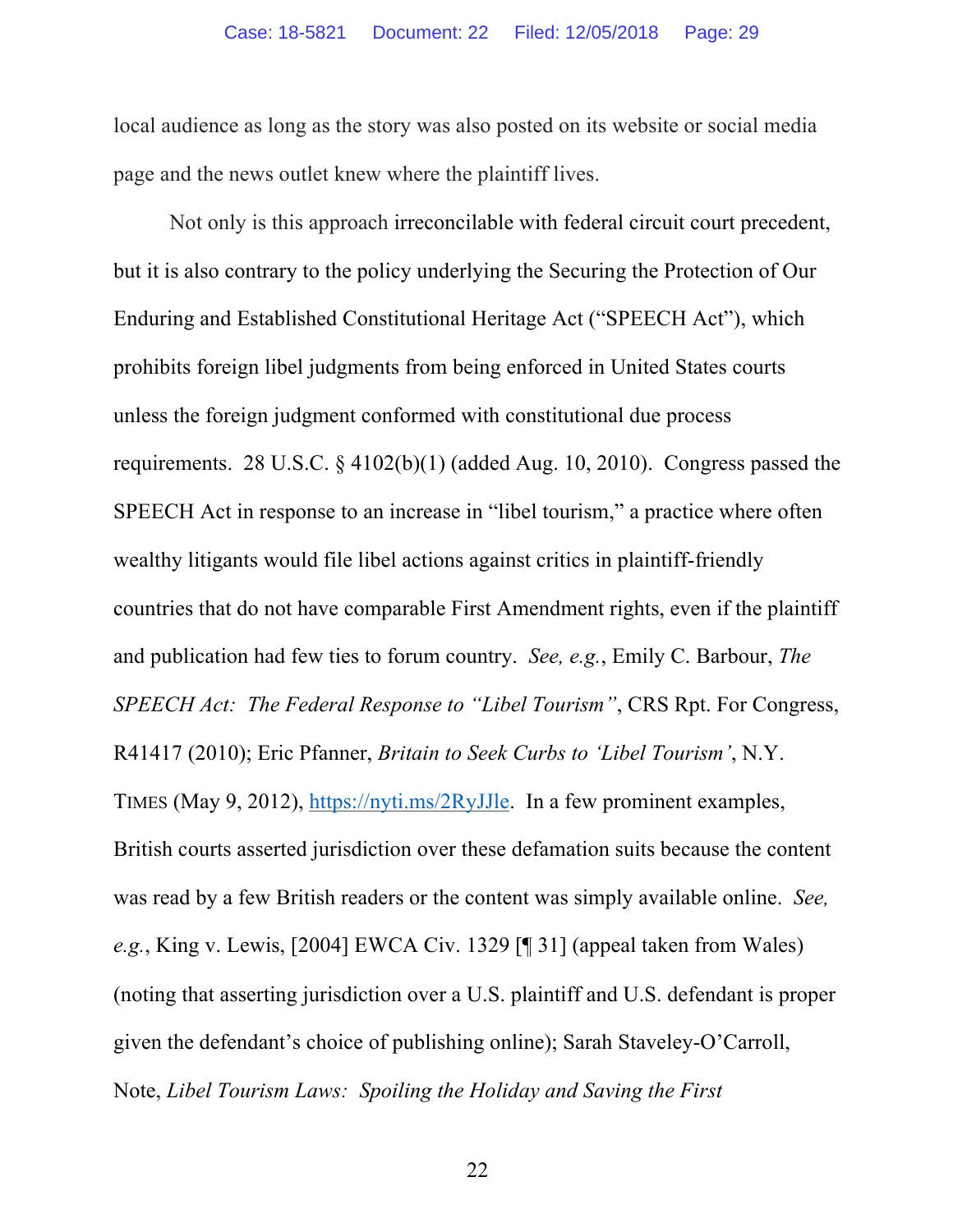*Amendment?*, 4 N.Y.U. J.L. & LIBERTY 252, 261–63 (2009) (discussing cases of British courts asserting jurisdiction over cases with few ties to the United Kingdom). Both chambers of Congress expressed concern about foreign countries asserting jurisdiction over American defendants because of online publications. *See* H.R. Rep. No. 111–154, at 3 (2009) ("Consequently, concerns have been raised that the Internet has rendered American authors and publishers especially vulnerable to libel suits in Britain."); S. Rep. No. 111-224, at 2 (2010) ("The prevalence of these foreign libel lawsuits is significantly chilling American free speech and restricting both domestic and worldwide access to important information."). These concerns echo those raised by Kent's expansive approach to personal jurisdiction.

Local papers and audiences interact online every day, discussing everything from the local Little League baseball team to national news. Not all of these discussions target a larger audience. Yet Kent claims that this conduct—merely talking about national events or individuals who reside out of state online with your local community—"create[s] a substantial connection with the forum State" to assert jurisdiction. *Walden*, 571 U.S. at 284. The district court correctly rejected this contention, and this Court should affirm and adopt the reasoning of *Young v. New Haven Advocate*.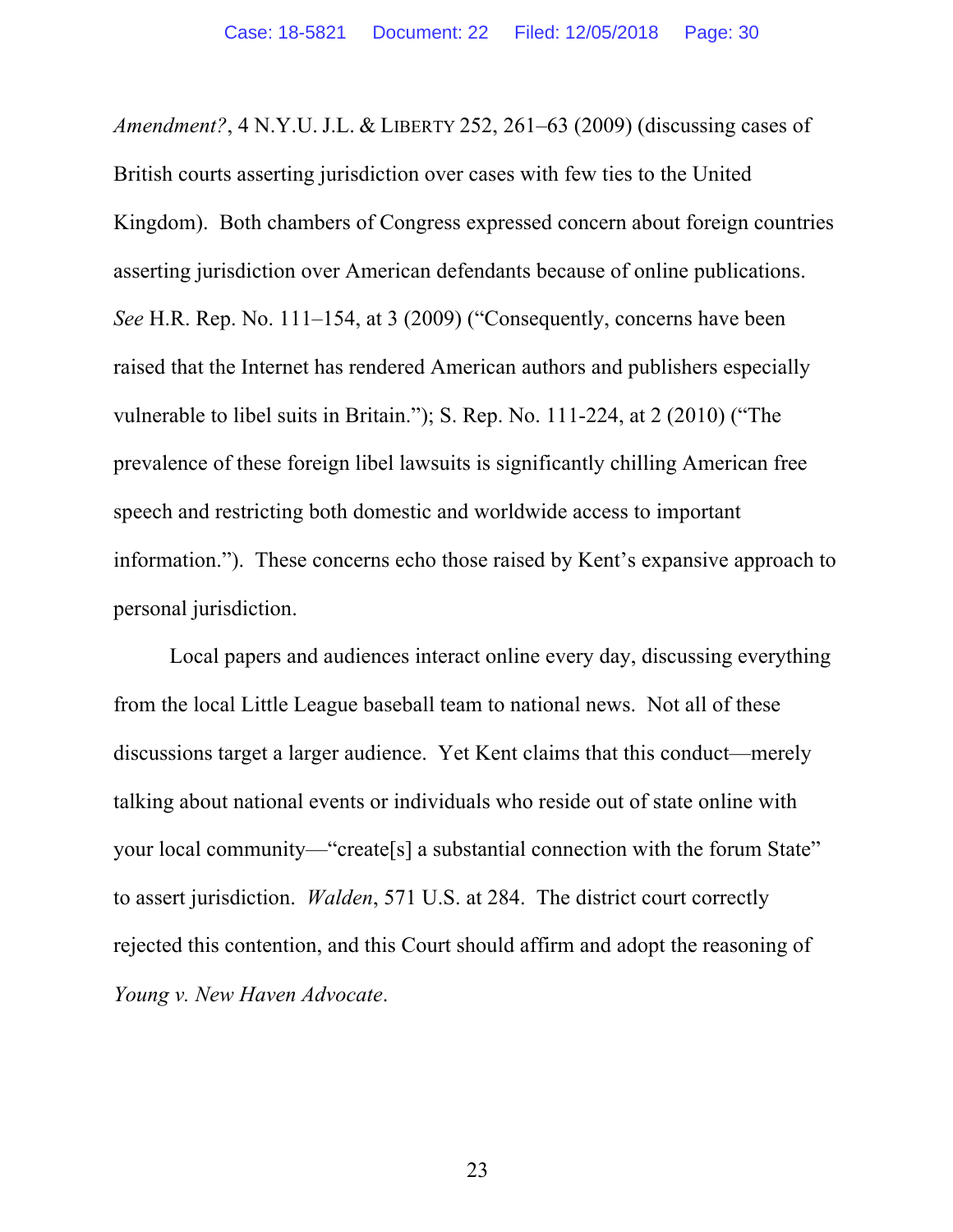# **CONCLUSION**

For the foregoing reasons, *amici* urge this Court to affirm the district court.

Dated: December 5, 2018

Respectfully submitted,

*/s/ Bruce D. Brown*

Bruce D. Brown *Counsel of Record* Katie Townsend, Esq. Caitlin Vogus, Esq. Daniel Jeon, Esq. THE REPORTERS COMMITTEE FOR FREEDOM OF THE PRESS 1156 15th Street NW, Suite 10250 Washington, DC 20005 bbrown@rcfp.org (202) 795-9300

\*Additional counsel for *amici* are listed in Appendix A.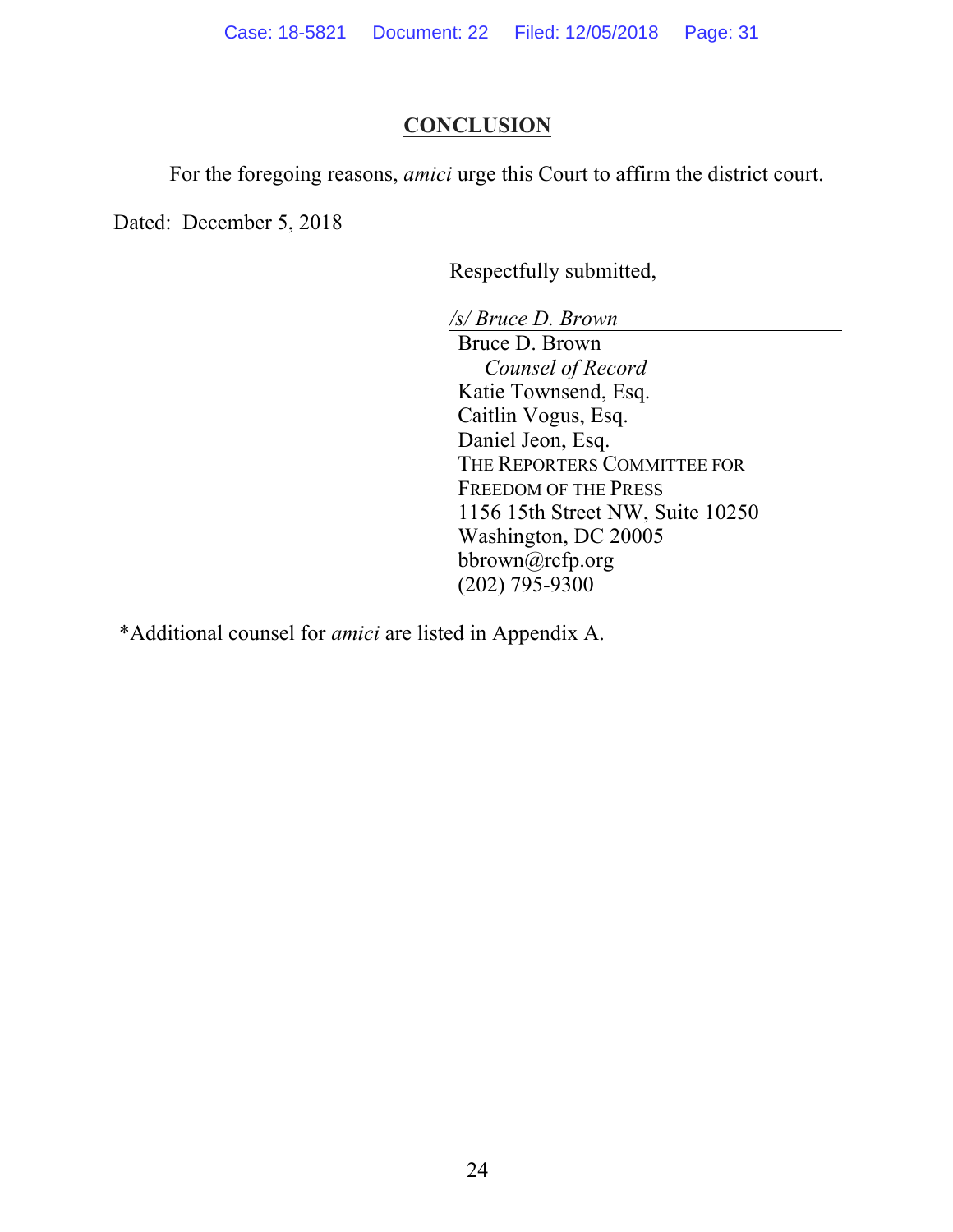# **APPENDIX A**

## **ADDITIONAL COUNSEL FOR** *AMICI CURIAE*

Kevin M. Goldberg Fletcher, Heald & Hildreth, PLC 1300 N. 17th St., 11th Floor Arlington, VA 22209 *Counsel for American Society of News Editors Counsel for Association of Alternative Newsmedia*

Dan Krockmalnic Boston Globe Media Partners, LLC 1 Exchange Place Boston, MA 02109 617-929-7157

Heidi Eddy-Dorn Cox Media Group, Inc. 6205 Peachtree Dunwoody Road Atlanta, GA 30328

Marshall W. Anstandig Senior Vice President, General Counsel and Secretary Digital First Media 4 North 2nd Street, Suite 800 San Jose, CA 95113 manstandig@bayareanewsgroup.com 1-408-920-5784 James Chadwick *Counsel for Digital First Media LLC* Sheppard Mullin Richter & Hampton LLP 379 Lytton Avenue Palo Alto, CA 94301-1479 jchadwick@sheppardmullin.com 1-650-815-2600

David M. Giles Vice President/ Deputy General Counsel The E.W. Scripps Company 312 Walnut St., Suite 2800 Cincinnati, OH 45202

David Bralow First Look Media Works, Inc. 18th Floor 114 Fifth Avenue New York, NY 10011

Jon Fleischaker Michael P. Abate Kaplan Johnson Abate & Bird LLP 710 W. Main St., 4th Floor Louisville, KY 40202 (502) 416-1630 jfleischaker@kaplanjohnsonlaw.com mabate@kaplanjohnsonlaw.com *Counsel for Kentucky Press Association*

Juan Cornejo The McClatchy Company 2100 Q Street Sacramento, CA 95816

Kurt Wimmer Covington & Burling LLP 1201 Pennsylvania Ave., NW Washington, DC 20004 *Counsel for The Media Institute*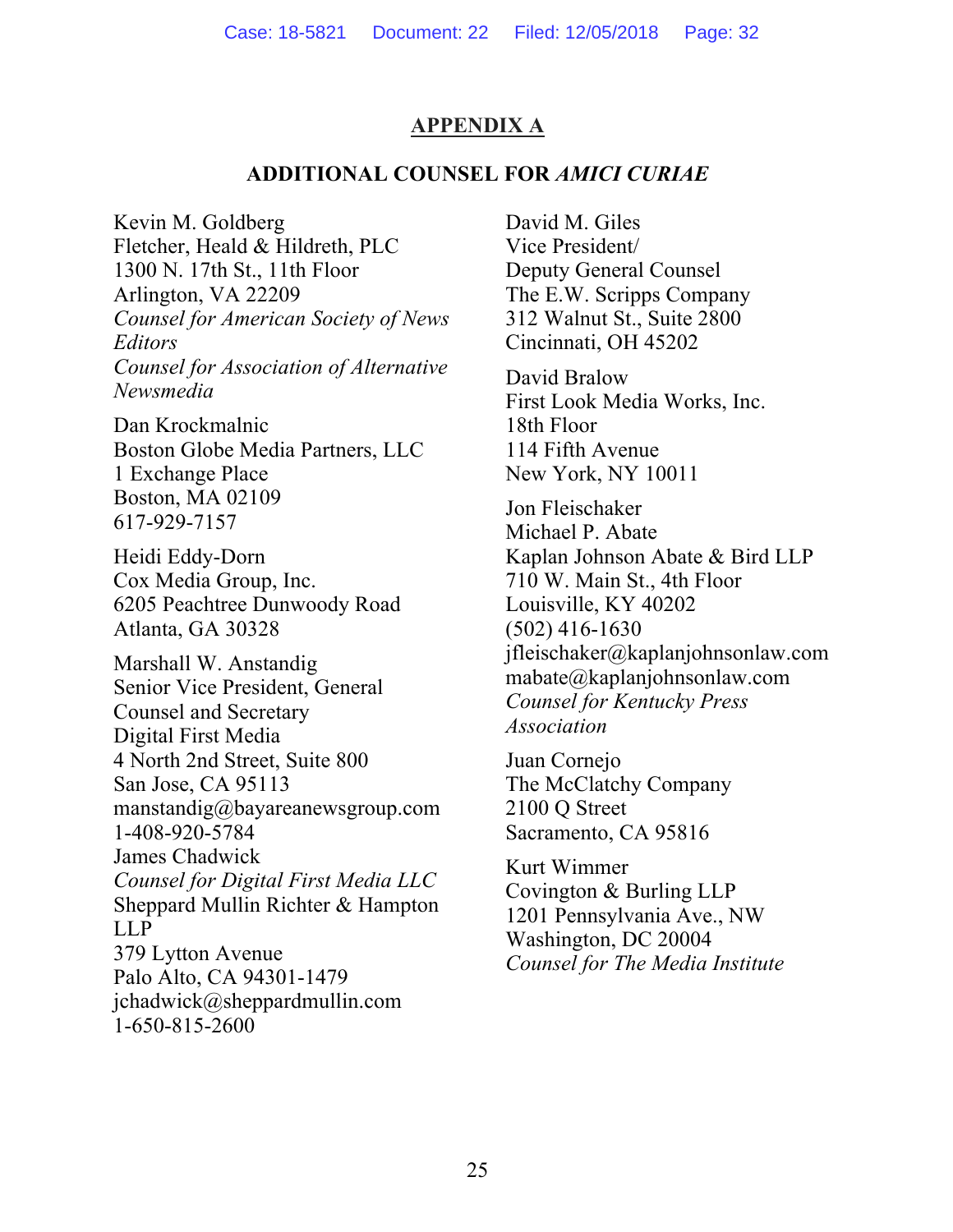George Freeman Media Law Resource Center 520 Eighth Avenue North Tower, 20th Floor New York, NY 10018 Telephone: (212) 337-0200 Telecopier: (212) 337-9893 Email: gfreeman@medialaw.org Joshua N. Pila General Counsel - Local Media Group Meredith Corporation 425 14th Street NW Atlanta, GA 30318 James Cregan Executive Vice President MPA – The Association of Magazine Media 1211 Connecticut Ave. NW Suite 610 Washington, DC 20036 Tonda F. Rush Counsel to National Newspaper Association CNLC, LLC 200 Little Falls Street, Suite 405 Falls Church, VA 22046 (703) 237-9801 (p) (703) 237-9808 (fax) tonda@nna.org Mickey H. Osterreicher

200 Delaware Avenue Buffalo, NY14202 *Counsel for National Press Photographers Association* David McCraw V.P./Assistant General Counsel The New York Times Company 620 Eighth Avenue New York, NY 10018

Kurt Wimmer Covington & Burling LLP 850 10th Street NW Washington, DC 20001 *Counsel for the News Media Alliance*

Laura R. Handman Alison Schary Davis Wright Tremaine LLP 1919 Pennsylvania Avenue, NW Suite 800 Washington, DC 20006 Thomas R. Burke Davis Wright Tremaine LLP Suite 800 500 Montgomery Street San Francisco, CA 94111 *Counsel for Online News Association*

Elizabeth C. Koch Ballard Spahr LLP 1909 K Street, NW 12th Floor Washington, DC 20006-1157 *Counsel for POLITICO LLC*

D. Victoria Baranetsky General Counsel Reveal from The Center for Investigative Reporting 1400 65th Street, Suite 200 Emeryville, California 94608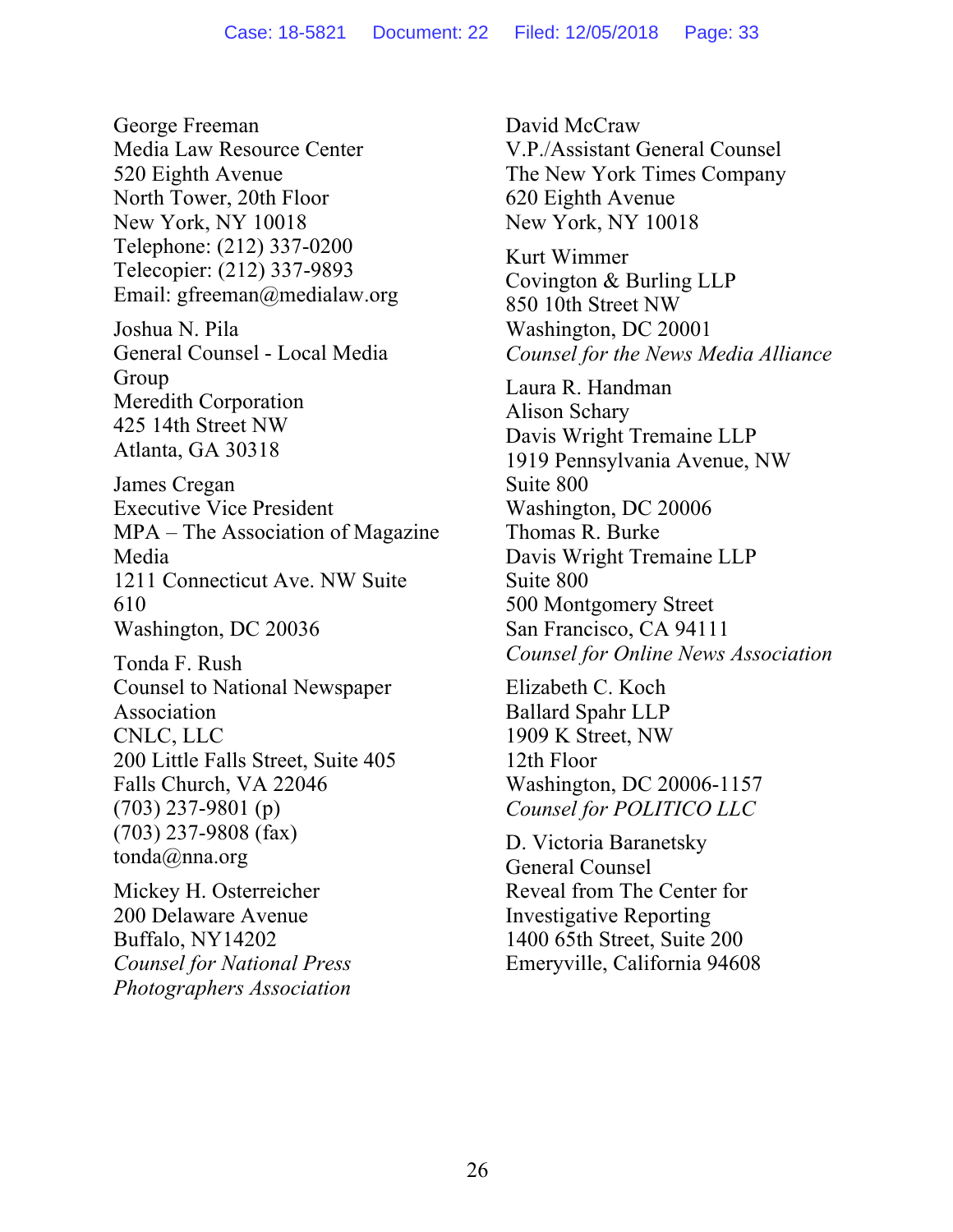Bruce W. Sanford Mark I. Bailen Baker & Hostetler LLP 1050 Connecticut Ave., NW Suite 1100 Washington, DC 20036 *Counsel for Society of Professional Journalists*

Douglas R. Pierce King & Ballow 1100 Union Street Plaza 315 Union Street Nashville, TN 37201 (615) 259-3456 *Counsel for Tennessee Association of Broadcasters*

Richard L. Hollow Hollow & Hollow, LLC P. O. Box 11166 Knoxville, TN 37939 865-769-1709 rhollow@hollowlaw.com *Counsel to the Tennessee Press Association*

Karen H. Flax VP/Deputy General Counsel Tribune Publishing Company 160 North Stetson Avenue Chicago, Illinois 60601

Lauren Fisher Chief Legal Officer Vox Media, Inc. 1201 Connecticut Ave. NW, Floor 11 Washington, DC 20036

John B. Kennedy James A. McLaughlin Kalea S. Clark The Washington Post One Franklin Square Washington, D.C. 20071 Tel: (202) 334-6000 Fax: (202) 334-5075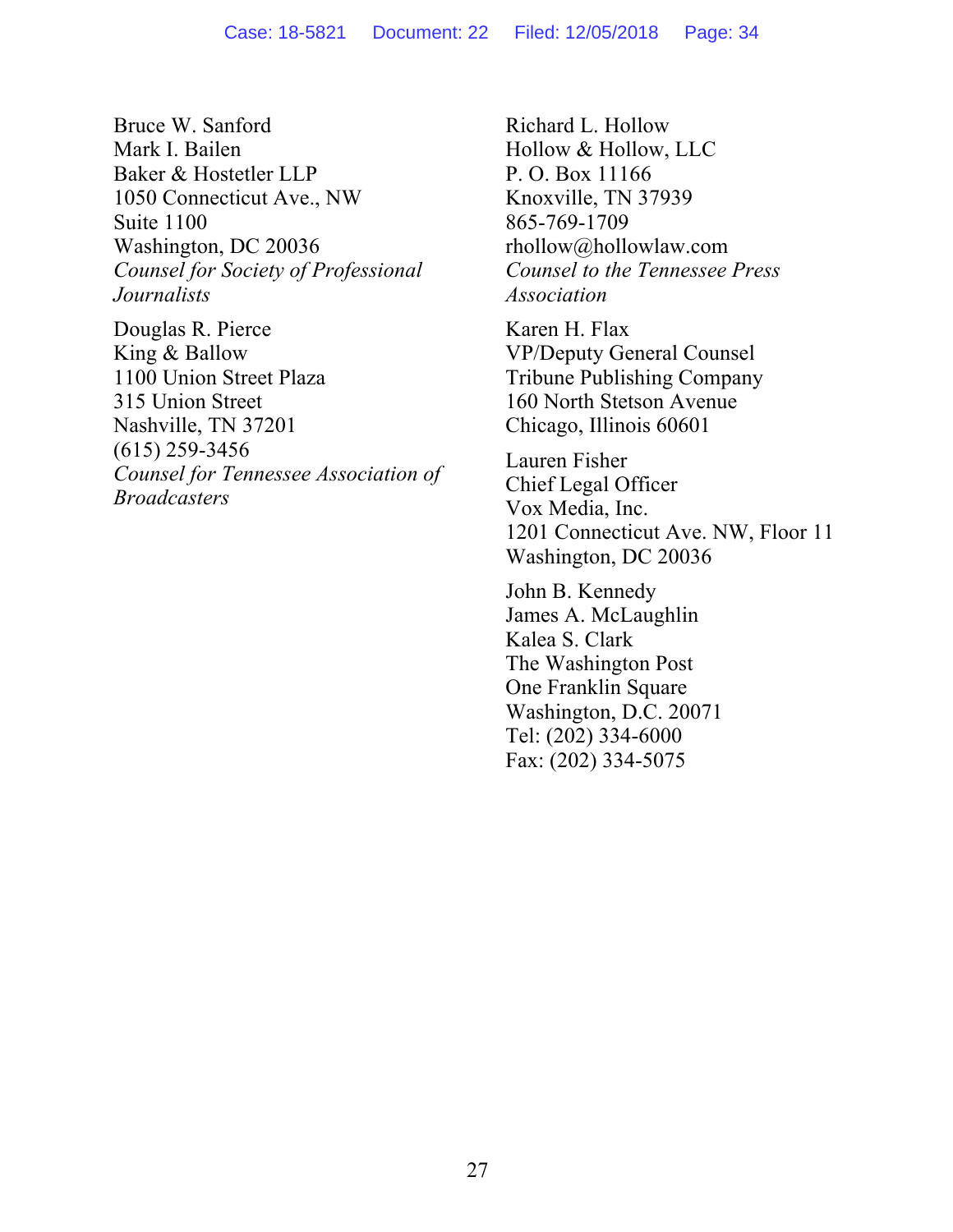# **CERTIFICATE OF COMPLIANCE**

I hereby certify that the foregoing brief of *amici curiae* complies with:

- 1) the type-volume limitation of Fed. R. App. P. 29(a)(5) because it contains 5,096 words, excluding the parts of the brief exempted by Fed. R. App. P. 32(f), as calculated by the word-processing system used to prepare the brief; and
- 2) the typeface requirements of Fed. R. App. P. 32(a)(5) and the type style requirements of Fed. R. App. P. 32(a)(6) because it has been prepared in a proportionally spaced typeface using Microsoft Office Word 2010 in 14 point Times New Roman.

*/s/ Bruce D. Brown* Bruce D. Brown, Esq. *Counsel of Record* THE REPORTERS COMMITTEE FOR FREEDOM OF THE PRESS

Dated: December 5, 2018